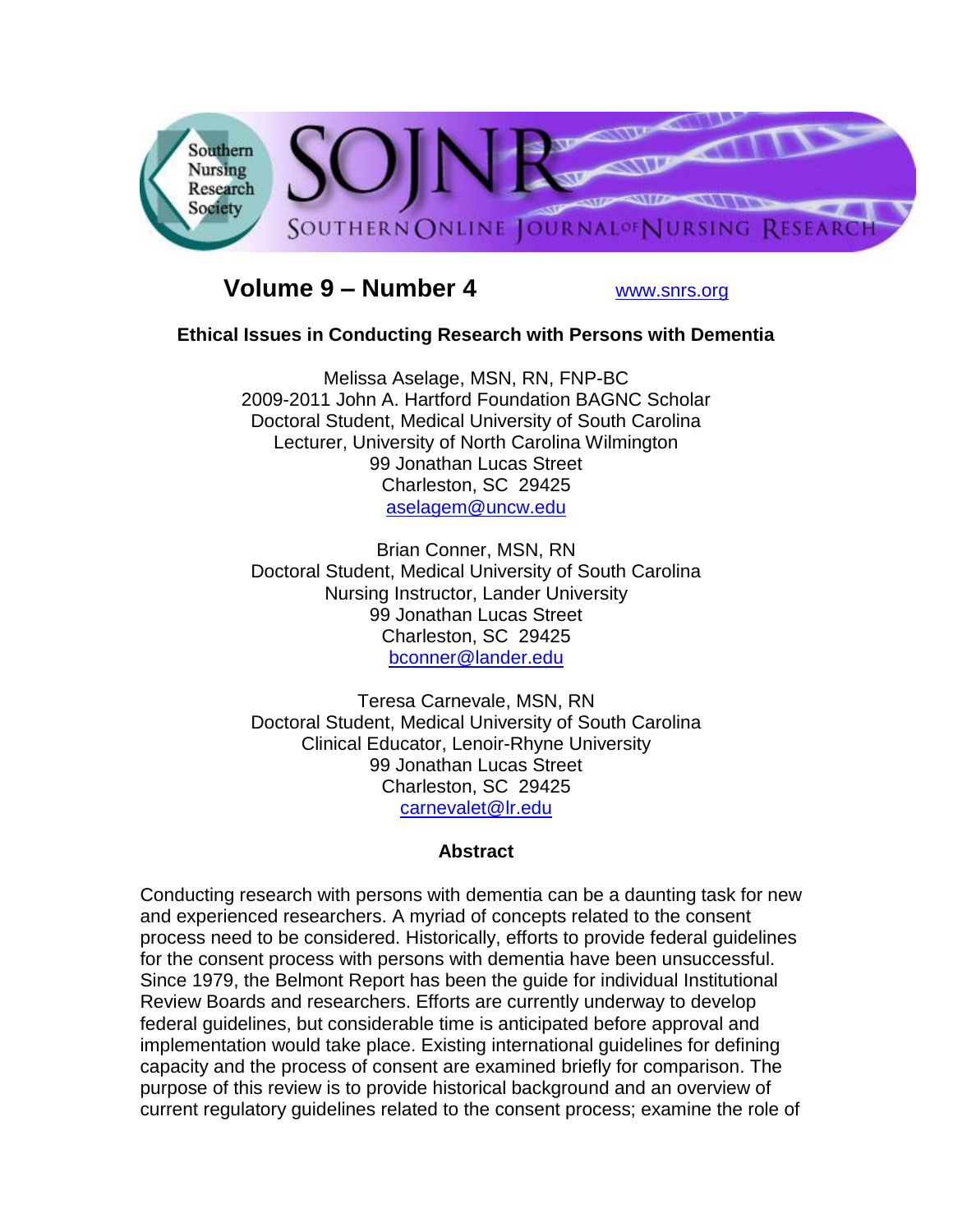legally authorized representatives; explore decision-making capacity, capacity, and competency as influencing factors in obtaining consent and assent both in the United States and internationally; and, to discuss methodological challenges and considerations. A dialogue among the present authors resulted in a synthesis of four exemplars as a "partnership of consent" and subsequently an algorithm was designed to assist future researchers.

**Keywords:** research, dementia, ethics, guidelines, regulations, aging, informed consent, assent

#### *Introduction*

Individuals with diminished decision-making capacity (cognitively impaired) are defined as individuals with mental retardation, some forms of mental illness, or dementia, whether temporary, progressive, or permanent, or as the result of trauma[.](http://snrs.org/publications/SOJNR_articles2/n)**<sup>1</sup>** Of these cognitive impairments, dementia in the older adult warrants close attention due to the growing elderly population. Estimations are that 5.3 million Americans currently have been diagnosed with dementia and by midcentury this number will increase to 16 million.**[2](http://snrs.org/publications/SOJNR_articles2/n)** Globally, in 2010, approximately 35 million persons will be living with dementia. The global rates are expected to double every 20 years to 115 million persons by the year 2050.**[3](http://snrs.org/publications/SOJNR_articles2/n)** Given the estimates that rates of dementia will increase to alarming numbers, and no current treatment exists to cure the disease, research to support the needs of this vulnerable population will be critical.**[4](http://snrs.org/publications/SOJNR_articles2/n)** It is a widely held belief that persons with dementia (PWD) should be included rather than excluded in studies that would benefit themselves or others.**[5-7](http://snrs.org/publications/SOJNR_articles2/n)** The question of inclusion and how best to navigate the consent process is part of the ethical and methodological challenge that exists in dementia research[.](http://snrs.org/publications/SOJNR_articles2/n)**<sup>8</sup>**

Federal guidelines for consent exist for researchers conducting studies with children and prisoners;**[9](http://snrs.org/publications/SOJNR_articles2/n)** however, the literature indicates that research with the population of PWD is fraught with a lack of consensus for definitive guidelines to be used. Further, no clear international consistency exists for this population.**[4,10-](http://snrs.org/publications/SOJNR_articles2/n) [13](http://snrs.org/publications/SOJNR_articles2/n)** The responsibility lies with local Institutional Review Boards (IRB) to protect cognitively impaired persons with significant guidance by the Office of Human Research Protection. The Belmont Report lists the basic ethical principles by which researchers are guided; respect for persons, beneficence, and justice.**[14](http://snrs.org/publications/SOJNR_articles2/n)** Examples of how these principles might be violated in research with PWD include not valuing the ability to make decisions in light of a cognitive impairment (respect for persons),**[15](http://snrs.org/publications/SOJNR_articles2/n)** discussing the study with the legally authorized representative (LAR ) without simultaneously obtaining the assent of the PWD (beneficence),**[15](http://snrs.org/publications/SOJNR_articles2/n)** or exclusion of PWD on the basis of the cognitive impairment (justice).**[8](http://snrs.org/publications/SOJNR_articles2/n)** Application of these principles is executed via informed consent, assessment of risk versus benefit, and selection of subjects.**[14](http://snrs.org/publications/SOJNR_articles2/n)** The following discussion will focus on the application of informed consent.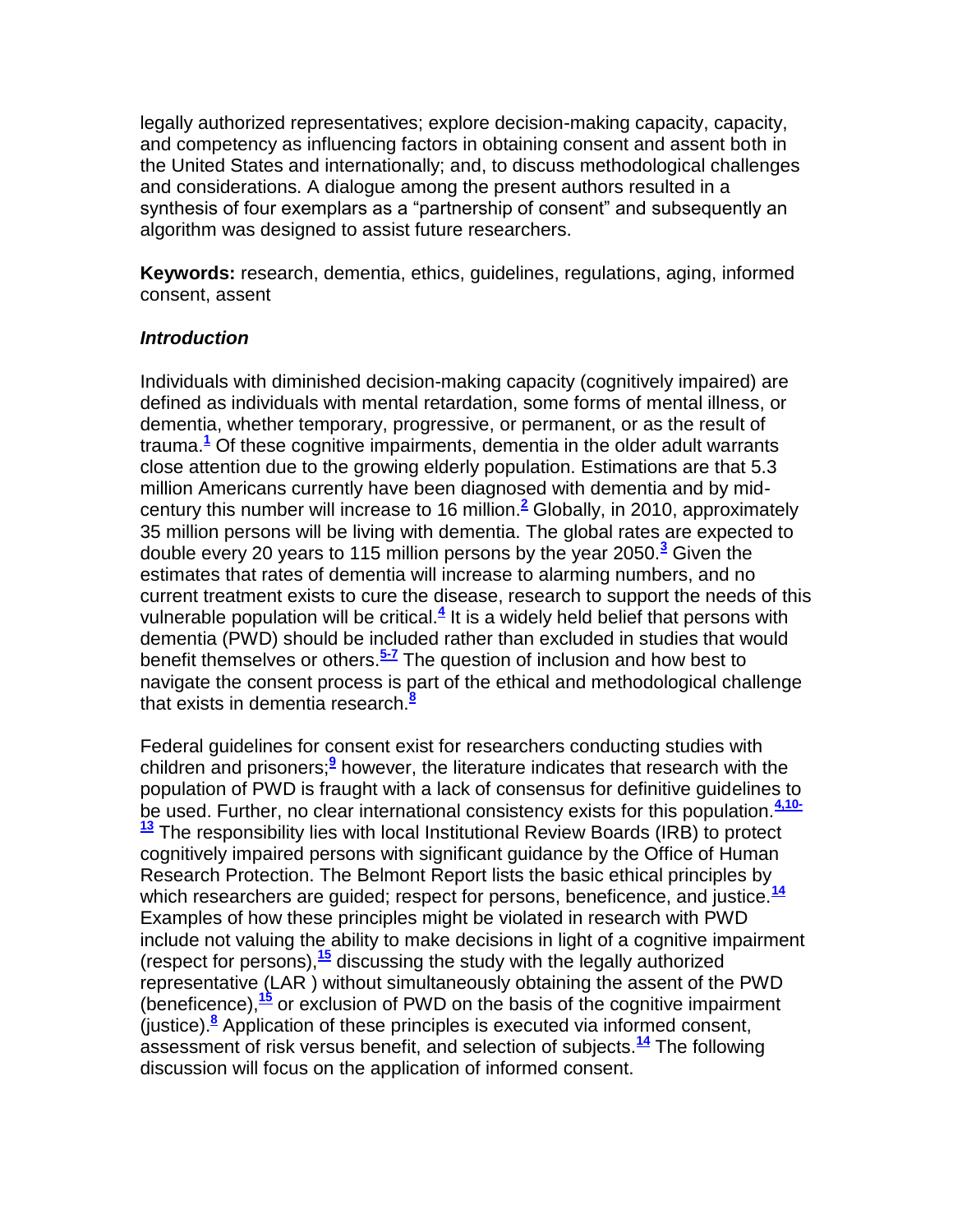Persons with dementia, from mild to severe, and their LAR, must be able to understand the abstract concepts of equipoise, interventions, use of placebo, and randomization. Unfortunately, full comprehension of these concepts may not always be possible and researchers must take steps to minimize therapeutic miscommunication.<sup>[16,17](http://snrs.org/publications/SOJNR_articles2/n)</sup> As overwhelming as the process may be for PWDs and their LARs, it is also a daunting task for researchers to consider all the facets related to ethically conducting research with PWD, and to meet all regulatory guidelines. A gap in the literature exists in a synthesis of the multiple ethical and regulatory facets researchers must consider in the consent process with PWD. The current literature often fragments concepts; all of which are important for researchers to acknowledge in order to adequately protect human subjects. PWD should be included in research as they continue to have value as individuals. Research is increasingly needed to provide insight as to how to preserve function and improve the quality of life for this vulnerable group.**[16](http://snrs.org/publications/SOJNR_articles2/n)**

The purpose of this review is to provide a historical background and overview of current regulatory guidelines related to the consent process; examine the role of legally authorized representatives; to explore decision-making capacity, capacity, and competency as influencing factors in obtaining consent and assent; and to discuss methodological challenges and considerations. A dialogue among the present authors resulted in a synthesis of four exemplars as a "partnership of consent" and subsequently designed an algorithm to assist future researchers.

#### *Methods*

A computer database literature search was conducted from May through October of 2009 using the Cumulative Index to Nursing and Allied Health Literature (CINAHL) database, Medline, Ovid, Pubmed, and ProQuest. Key words used for this search strategy included: *dementia, ethics, research, informed consent, aging, guidelines, regulations,* and *consent*. Articles selected had a specific focus on research with older adults with dementia, and discussed relevant areas related to ethical considerations, regulatory guidelines, consent, assent, or methodological considerations for this population. A total of 25 articles were identified as relevant. Reviewed publications included articles from 1997 to 2009.

Secondarily, an online search was conducted. Websites for the countries identified in the articles were visited and a brief summary of how capacity to provide informed consent was included for comparison of international guidelines (Table 1). Intrigued by the discussion related to the role of individual IRB involvement, authors arbitrarily searched four research intensive university websites to determine how these organizations defined the issues of decisionmaking capacity, capacity, and competency websites for researchers. Universities were chosen from different parts of the United States and IRB guidelines reviewed to determine guidance available to researchers (Table 2). Federal agency websites were also investigated regarding guidelines related to this population as primary sources of information.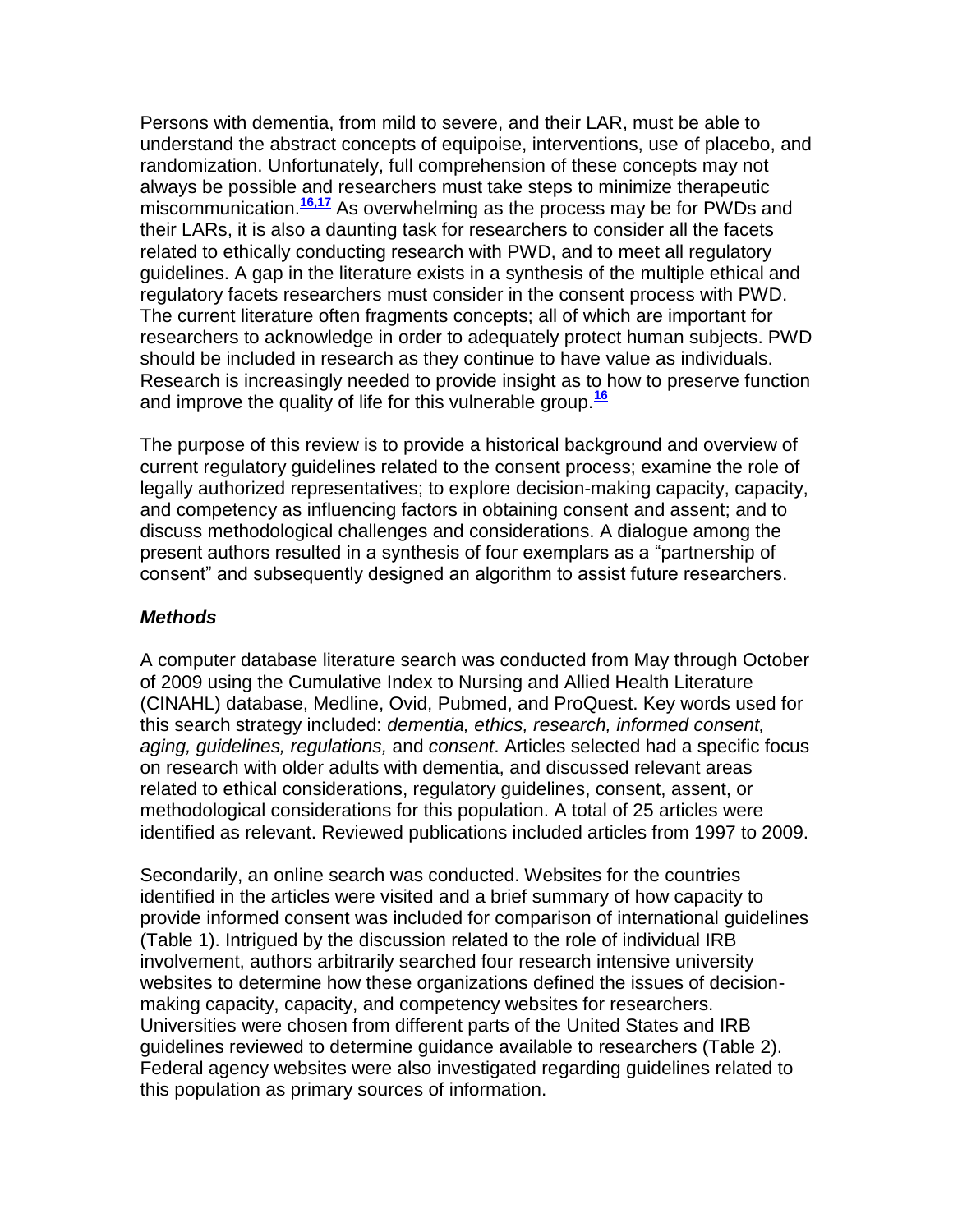### *Regulatory Guidelines*

Beginning in the 1970's, the National Commission for the Protection of Human Subjects recommended provisions for protecting PWD, yet to date, federal quidelines in the United States do not exist beyond taking "additional safeguards.<sup>"[11,18,19](http://snrs.org/publications/SOJNR_articles2/n)</sup> The responsibility of determination of "additional safeguards" are left to individual researchers and ultimately the IRB, which is directed by the Office for Human Research Protections.**[12,20-22](http://snrs.org/publications/SOJNR_articles2/n)** In 1998, the National Bioethics Advisory Commission proposed new federal guidelines, but implementation of the recommended protections would make some research logistically impossible.**[15,21](http://snrs.org/publications/SOJNR_articles2/n)** Two reasons for the continued debate are cited in the literature: 1) states are to determine their own definition of a LAR, with few states actually doing so; and, 2) there remains a lack of consensus of how much protection is needed for subjects enrolled in studies based on the LAR consent.**[10,22](http://snrs.org/publications/SOJNR_articles2/n)** In 2000, the National Institutes of Health began to require protection of human subjects for all funding.**[21](http://snrs.org/publications/SOJNR_articles2/n)**

The most recent development by federal agencies is that the Secretary's Advisory Committee on Human Research Protections (ADCHRP) has formed a Subcommittee for the Inclusion of Individuals with Impaired Decision-making in Research (SIIIDR). This subcommittee is presently drafting recommendations for changes in the federal regulations but this is expected to be a lengthy process.**[16,23](http://snrs.org/publications/SOJNR_articles2/n)** The framework for the work of the subcommittee revolves around three questions:

- 1. "How do we define (and how do IRBs, investigators identify) the populations requiring additional protection?",
- 2. "How do we decide who may provide consent for those who are unable to consent for themselves?", and
- 3. "Approval criteria and what is a "reasonable" risk-benefit relationship when consent is provided by a LAR?"<sup>[23](http://snrs.org/publications/SOJNR_articles2/n)</sup>

Until this work is complete, the Belmont Report asserts a respect-for-persons principle, and the federal policy for the Protection of Human Subjects (aka ―Common Rule‖) does allow a LAR to sign informed consent for participation in research on behalf of individuals who cannot provide this because they are incapable of doing so on their own.**[12,14,21,22](http://snrs.org/publications/SOJNR_articles2/n)** Some US states (e.g. California and Virginia) have determined the order of priority for potential research surrogates: those previously appointed as a research surrogate, legal conservators or guardians, spouses, domestic partners, adult children, custodial parents, adult siblings, and adult grandchildren.**[22](http://snrs.org/publications/SOJNR_articles2/n)**

The general strategy researchers employ in the consent process is to provide information about the study and assess the person's decisional capacity and understanding as well as the persons' capacity to consent. There are no specific instruments or standards to guide researchers in this process. Additionally,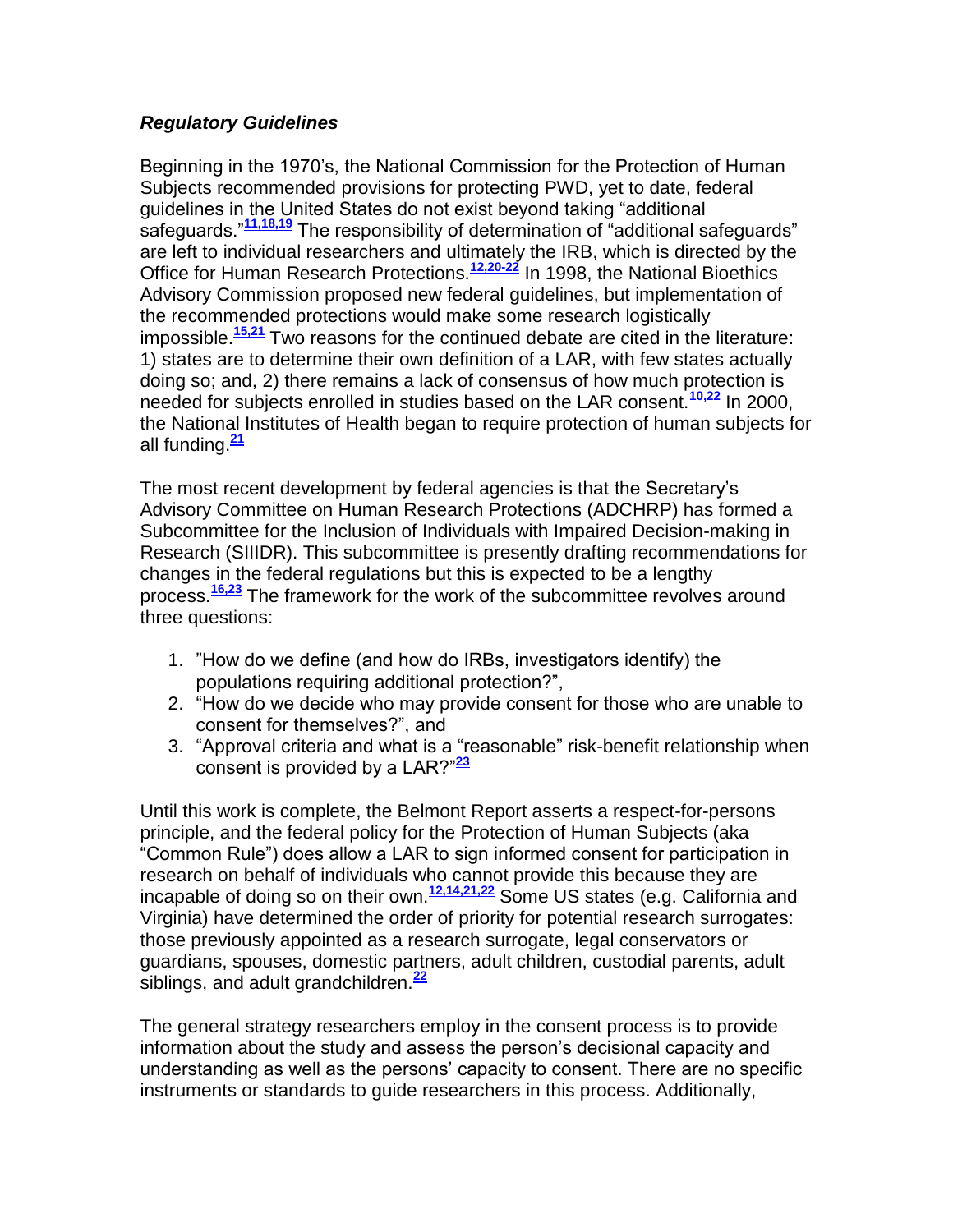researchers must be able to identify a LAR to provide informed consent for those incapable of doing so, obtain assent and written consent.**[19,21](http://snrs.org/publications/SOJNR_articles2/n)** Other recommendations take the consent process further by eliciting assent with each research encounter.**[8,24](http://snrs.org/publications/SOJNR_articles2/n)**

#### *Persons with dementia and legally authorized representatives*

Dementia is a disease that results in a progressive loss of cognitive function, therefore rendering the person more vulnerable as the disease progresses and cognitive function declines. PWD may be involved in all types of research with varying levels of risk and would require some level of "additional safequards."<sup>[9](http://snrs.org/publications/SOJNR_articles2/n)</sup> Determining how much protection is needed for this population appears to be one of the key elements involved in resolving the issue of federal guidelines for researchers using this population.<sup>[13](http://snrs.org/publications/SOJNR_articles2/n)</sup> Defining "additional safeguards" is left to IRBs and varies from state to state, and institution to institution.**[9,11](http://snrs.org/publications/SOJNR_articles2/n)**

The only federal requirement for researchers is that PWD should have a LAR available to sign informed consent before participating in any research study.**[25](http://snrs.org/publications/SOJNR_articles2/n)** LARs are referred to by many terms in the literature (e.g. research surrogate, proxy, substitute decision makers) and are people such as family members, close friends, or a legally appointed guardian.**[11,13,15,26](http://snrs.org/publications/SOJNR_articles2/n)** Defining who may serve as the LAR is left to individual states, and many states have not clearly defined qualifying LAR policies.**[13](http://snrs.org/publications/SOJNR_articles2/n)** In addition, lack of availability of a LAR is often a reason to exclude the person from the study.

#### *Decision-making capacity, Capacity, and Competency*

As dementia progresses, persons demonstrate increasing loss of *capacity, decision-making*, and *competency* over time. *Decision-making capacity* is generally held to be present when one possesses the ability to understand relevant information, appreciate the nature of the situation and its consequences, reason by manipulating information, and express a choice.**[27](http://snrs.org/publications/SOJNR_articles2/n)** The ability to make day-to-day decisions (e.g. what clothes to wear, where to sit, etc.) often remains intact in mild to moderate dementia, but the person may lack the capacity to consent to research.**[19](http://snrs.org/publications/SOJNR_articles2/n)** This differentiation becomes critical when researchers obtain informed consent from a LAR, but still promote the autonomy of the PWD by allowing an opportunity for make a decision regarding assent.

*Capacity* differs from decision-making capacity in that the person must be able to express understanding of consequences. Capacity can diminish over time, in that a person can possess capacity in the earlier stages of dementia but during longitudinal research may lose capacity.**[26](http://snrs.org/publications/SOJNR_articles2/n)** Capacity has been defined as performance on measures of the ability to make decisions.**[28](http://snrs.org/publications/SOJNR_articles2/n)** Some IRBs have taken the initiative to differentiate these concepts for researchers.**[24,29-31](http://snrs.org/publications/SOJNR_articles2/n)** (Table 1)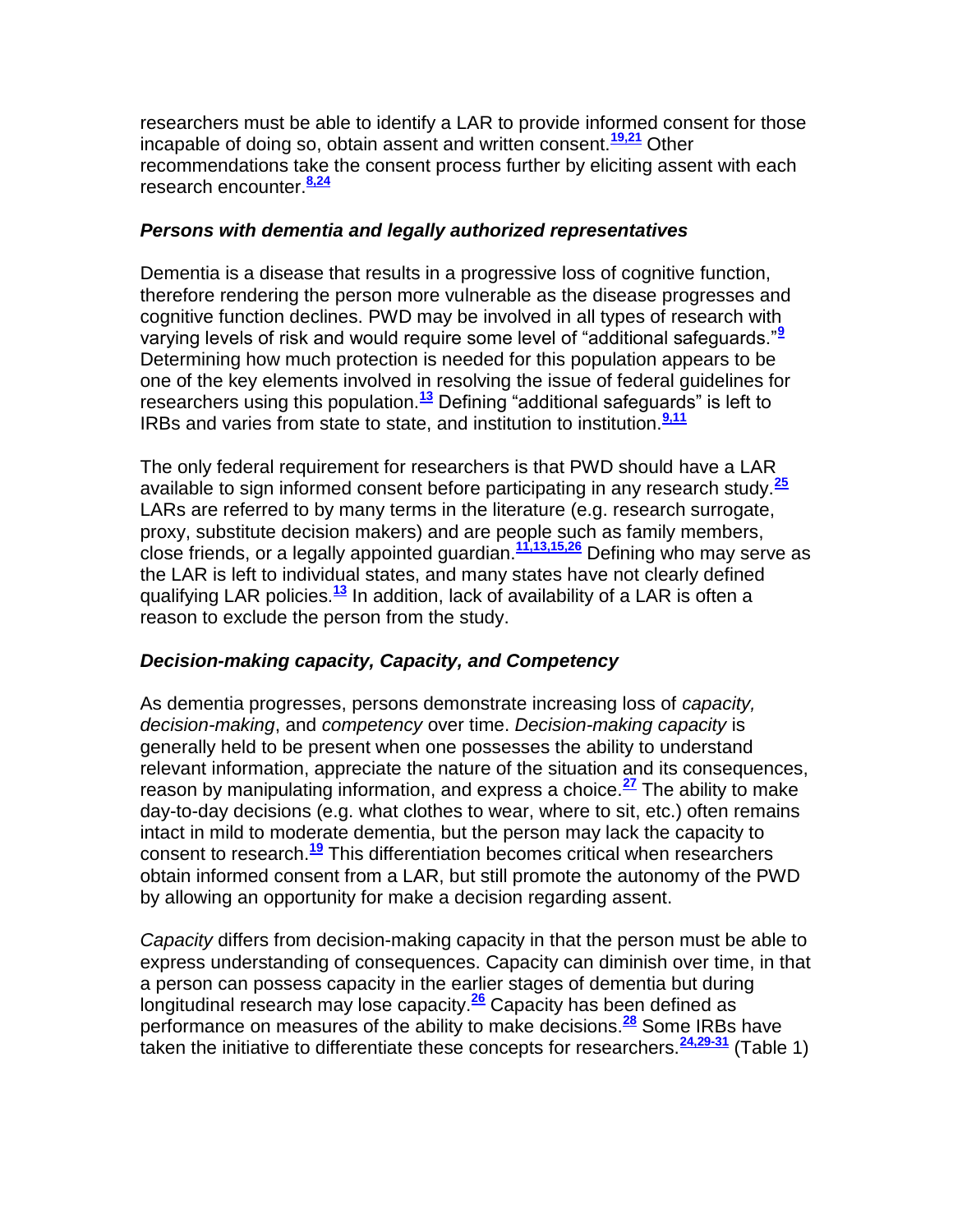There are also no clear guidelines for any one particular method to assess capacity; however, one article found that drug studies tended to do a better job of assessing capacity than non-drug studies.**[19](http://snrs.org/publications/SOJNR_articles2/n)** In this study, over 84% of informed consent representatives (ICR) did not attempt to determine if the LAR or the PWD possessed the capacity to make the decision of informed consent. The 16% who did assess capacity queried if the LAR "understood" the study as it had been explained (Do you understand what I mean? Is that clear?) or asked an open-ended question of comprehension (What are we asking you to do?).**[19](http://snrs.org/publications/SOJNR_articles2/n)** Assessment of capacity only occurred in the seven drug studies examined, and this was assessed by physicians. The basis of this determination was either on prior clinical assessments or responses by the LAR during the informed consent process. No standardized method or instrument was used in any determination of capacity.**[32](http://snrs.org/publications/SOJNR_articles2/n)** This complicates the picture further considering researchers are called to assess and reassess capacity at each stage of research.**[15,33,34](http://snrs.org/publications/SOJNR_articles2/n)** Federal guidelines leave a gap in setting standards for decision-making capacity, and many IRBs do not have specific requirements for determining capacity.**[21,22](http://snrs.org/publications/SOJNR_articles2/n)** Persons with a medical diagnosis of dementia may lack the capacity to make decisions regarding informed consent, therefore the LAR is designated this responsibility. However, the lack of capacity in the PWD does not override the PWD's ability to continue to make decisions related to participation and therefore continued assessment for assent should be pursued.**[16](http://snrs.org/publications/SOJNR_articles2/n)**

*Competency* is a legal term, and one's level of competency is assessed by court proceeding to determine a declaration of competence or incompetence.**[35](http://snrs.org/publications/SOJNR_articles2/n)** The concept of competency has been linked with that of self-awareness, and the problem with assessing cognitively impaired individuals is that cognitive function may be sporadic, fluctuating, and context-dependent.**[36](http://snrs.org/publications/SOJNR_articles2/n)** Thus, an individual may be deemed legally incompetent yet still demonstrate periods of lucidity and awareness of self and surroundings which would allow them to participate in decision-making.

Several countries have guidelines publicly available for researchers related to the issue of defining capacity and the consent process (See Table 2).**[8,10,15,37](http://snrs.org/publications/SOJNR_articles2/n)** For example the Tri-County Policy Statement sets the ethical standard for Canada,**[15,37](http://snrs.org/publications/SOJNR_articles2/n)** Australia is directed by the National Health Medical and Research Council,**[38](http://snrs.org/publications/SOJNR_articles2/n)** Scotland passed the Adults with Incapacity (Scotland) Act in 2000,**[39](http://snrs.org/publications/SOJNR_articles2/n)** and the UK has the Mental Capacity Act 2005.**[10,40](http://snrs.org/publications/SOJNR_articles2/n)**

#### *Informed consent by self and proxy, Assent, Dissent*

Informed consent has been a requirement when conducting research since the introduction of the Nuremberg Code after World War II.**[14](http://snrs.org/publications/SOJNR_articles2/n)** However, while informed consent is legally required for all research participants, assent is only legally required when the research population is considered vulnerable, as in persons with cognitive impairment.**[15](http://snrs.org/publications/SOJNR_articles2/n)** Researchers do not agree on how to define or assess assent capacity in the cognitively impaired.**[27](http://snrs.org/publications/SOJNR_articles2/n)** Assent generally is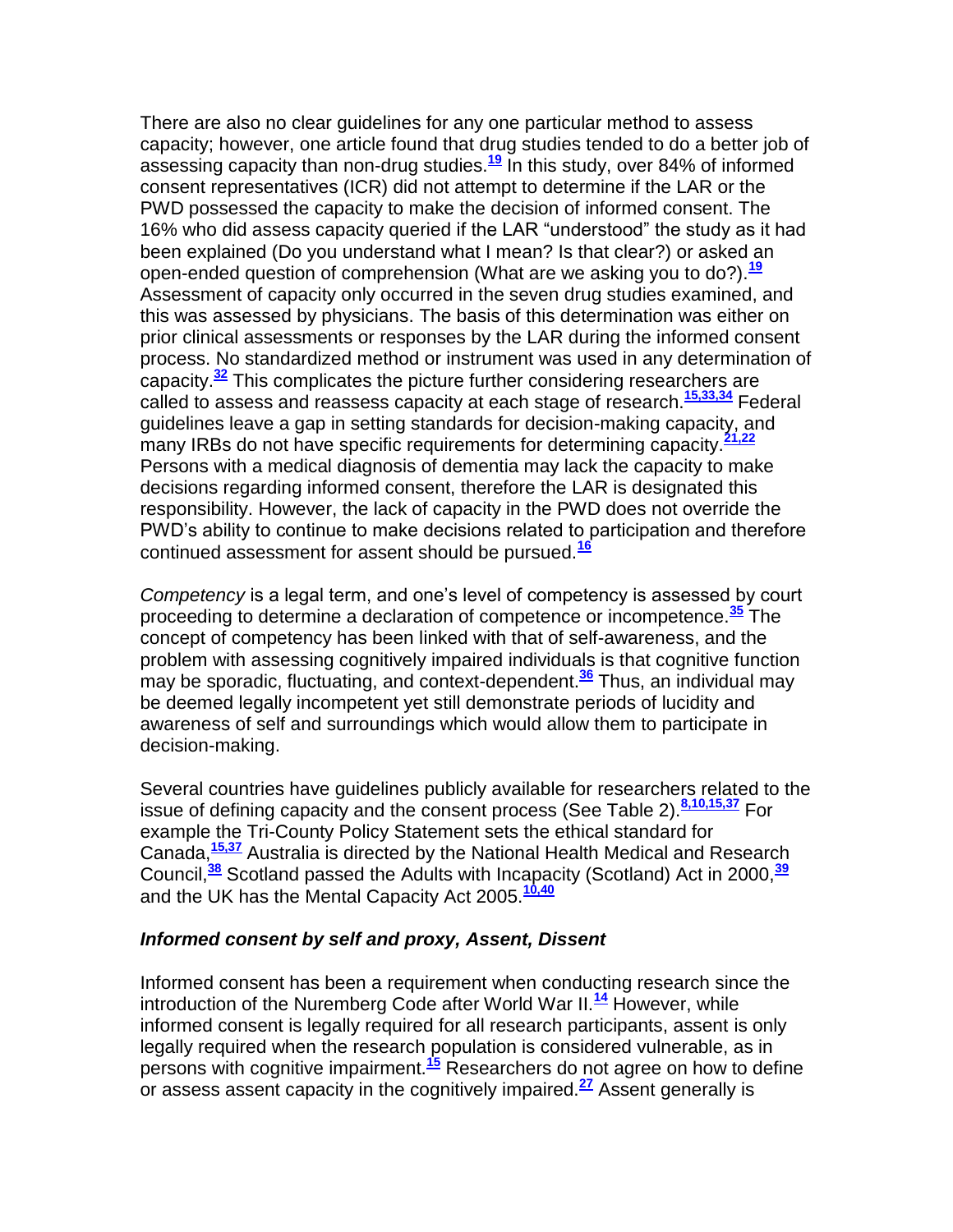believed to be obtained in dementia when the participant expresses affirmative initial and ongoing willingness to participate. In contrast, dissent is the refusal to participate, even in the presence of a willing informed consent by self or proxy.**[14,15,33](http://snrs.org/publications/SOJNR_articles2/n)** Researchers are generally encouraged to consider the nature of the research, nature of dissent, and nature of decisional capacity (fluctuating, limited, or incomplete capacity) and to attend to the underlying feelings exhibited in assent or dissent situations, seeing all of these components as complexities within the research process.<sup>[8,14,15](http://snrs.org/publications/SOJNR_articles2/n)</sup>

Current federal guidelines leave a gap in setting standards for assent and dissent, but the National Commission for Protection of Human Subjects research recognizes assent as an authorization by a person, who remains functional, but whose capacity to understand and judge is somewhat impaired by illness or institutionalization.**[14,22,27](http://snrs.org/publications/SOJNR_articles2/n)** A common parameter to determine a person with dementia in conjunction with the medical diagnosis of dementia along with the subsequent need for proxy informed consent or assent, is to use the Mini-Mental State Examination (MMSE).**[17,27,41](http://snrs.org/publications/SOJNR_articles2/n)** The MMSE was intended as a screening instrument for cognition, and is not always the best marker of capacity in the person with dementia as capacity varies along the disease trajectory.**[8,11,15](http://snrs.org/publications/SOJNR_articles2/n)**

#### *Methodological challenges and considerations*

Many nursing researchers conduct descriptive or exploratory studies of disease experiences or interventional studies.**[16](http://snrs.org/publications/SOJNR_articles2/n)** When conducting longitudinal studies with PWD in the early stages of the disease, issues may arise as to the impact of time on the cognitive ability of the PWD. It is recommended to work closely with the IRB to create clear protocols of the recruitment and informed consent process, and IRBs will be able to help with protocol specific guidance.**[16](http://snrs.org/publications/SOJNR_articles2/n)**

Researchers may use the MMSE to determine cognitive abilities, yet the practice is increasingly cited as inadequate and does not take into consideration the abilities of the person with dementia to expressly talk about his or her life, needs, and experiences.**[8](http://snrs.org/publications/SOJNR_articles2/n)** The MMSE does not\ consider any life experiences which require any long-term memory, but rather a very present moment snapshot of the ability to recall or manipulate facts.**[8](http://snrs.org/publications/SOJNR_articles2/n)**

Obtaining informed consent is often considered a *one-time event* and Hellstrom, et al. (2007) pose a shift in thinking should occur and this be viewed as a *process* of consent and assent and would be appropriate for repeated measurement studies. Further, the importance of establishing rapport before, during, and after a research interaction creates a positive perception/ feeling for the person with dementia[.](http://snrs.org/publications/SOJNR_articles2/n)**<sup>8</sup>** Researchers must be aware of verbalizations and distressing behaviors (e. g. shrieking, agitation, repetitive verbalizations) in the PWD that may be interpreted as a sign of distress or a sign of agreement, as well as consideration of non-verbal cues (e. g. facial grimacing, hand-wringing, rocking movements).**[8,36](http://snrs.org/publications/SOJNR_articles2/n)** Dewing (2007) describes this as part of the ‗*process consent*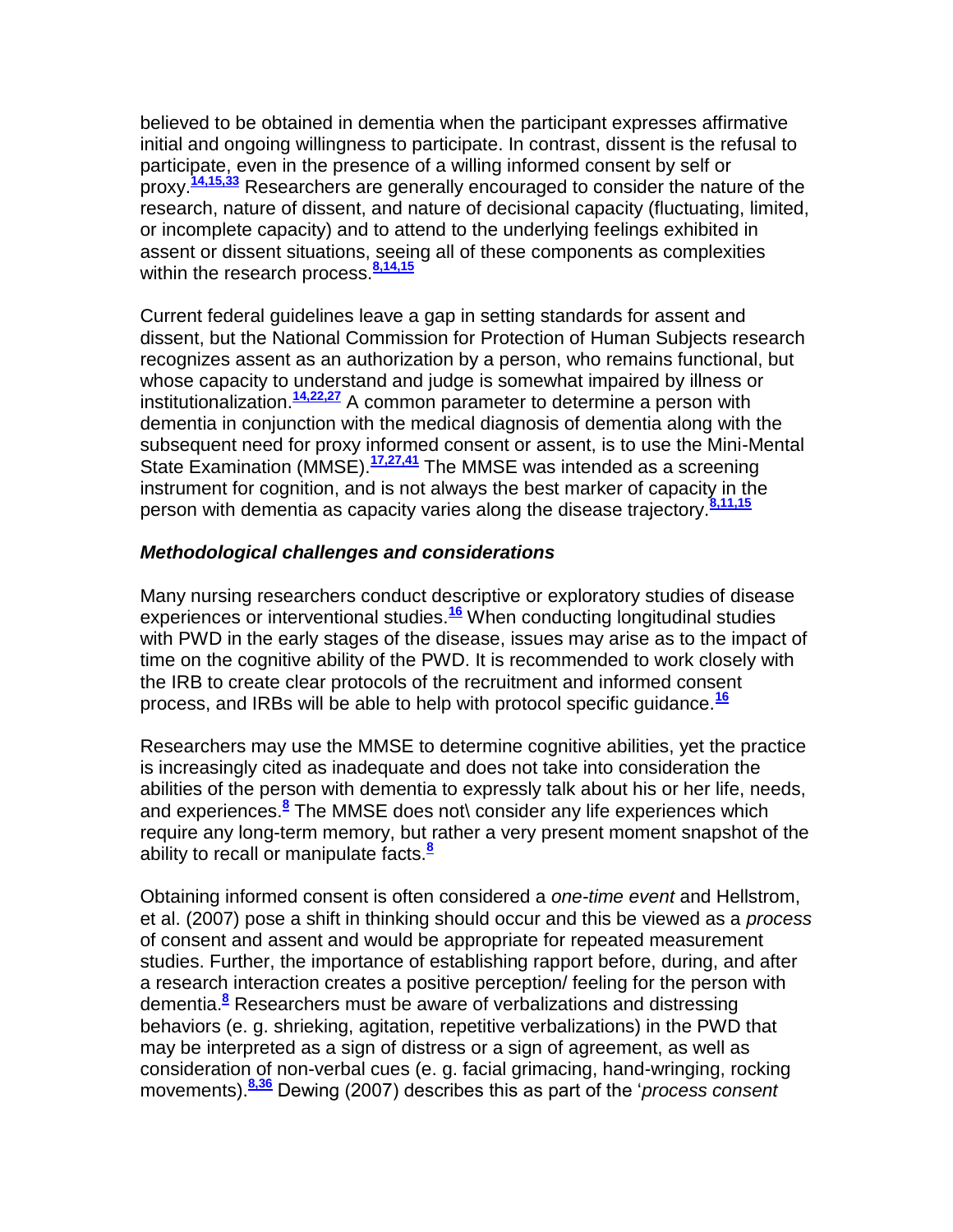*method'* that can be used with research participants with dementia.**[26](http://snrs.org/publications/SOJNR_articles2/n)** In this method, capacity is further acknowledged as situational, which can be strengthened and invigorated with the use of the process that includes watching for verbal and non-verbal cues and the utilization of caring relationships.**[26](http://snrs.org/publications/SOJNR_articles2/n)**

Hellstrom et al. (2007) also urged researchers to consider the influence of gatekeepers on the person with dementia, as gatekeepers may use their influence to sway situations within the context of the study. The examples provided by Hellstrom et al. (2007) describe an incident whereby a spouse (LAR) refused to allow a person with dementia to participate in a study, when the person with dementia indicates a willingness or interest. Another incidence may describe the spouse (LAR) of a person with dementia attempting to quell anxieties of the impending research interaction because of the perceived benefit of the study to spouse (LAR).

#### *Guidance for Researchers*

Many scientists have published guidelines for the process of obtaining informed consent, assent and/or dissent when conducting research with older adults with dementia. Four articles presented similar ideas that the current authors considered to be the exemplars.**[7,8,15](http://snrs.org/publications/SOJNR_articles2/n)** The general theme that emerged was viewed by the current authors as a "partnership of consent".

The first part of the process involves the researcher partnering with the LAR and the PWD at the initial point of obtaining informed consent and assent to participate in the study. Emphasis is placed on developing a relationship with the PWD to show interest in them as an individual rather than a "hit and run" approach.**[8,42](http://snrs.org/publications/SOJNR_articles2/n)** After enrollment, as dialogue and interaction ensues, continual assent or dissent by the PWD is assessed by the researcher at each contact point along the research continuum.

When conducting research with PWD, the researcher would first make contact with the LAR of the person with dementia through "gatekeepers". Gatekeepers may be persons who are working directly with the PWD (in any healthcare setting) and are able to identify the LAR for the PWD. The LAR may be a named agent or guardian, or the person the gatekeeper would ordinarily be contacted for medical treatment or care needs consent.<sup>[8,15](http://snrs.org/publications/SOJNR_articles2/n)</sup> This person can legally give consent to the initiation of formal contact with the participant and should be included in the negotiation to participate in the study.**[7,8,15](http://snrs.org/publications/SOJNR_articles2/n)** An initial informed consent discussion would occur between the researcher, LAR, and the PWD. The LAR and PWD would then indicate consent/ assent and the LAR would sign the informed consent and the PWD would be enrolled in the study - or decline to participate.

As the research begins with the PWD, the researcher would ask permission in order to proceed with the intervention monitoring for cues of continued assent.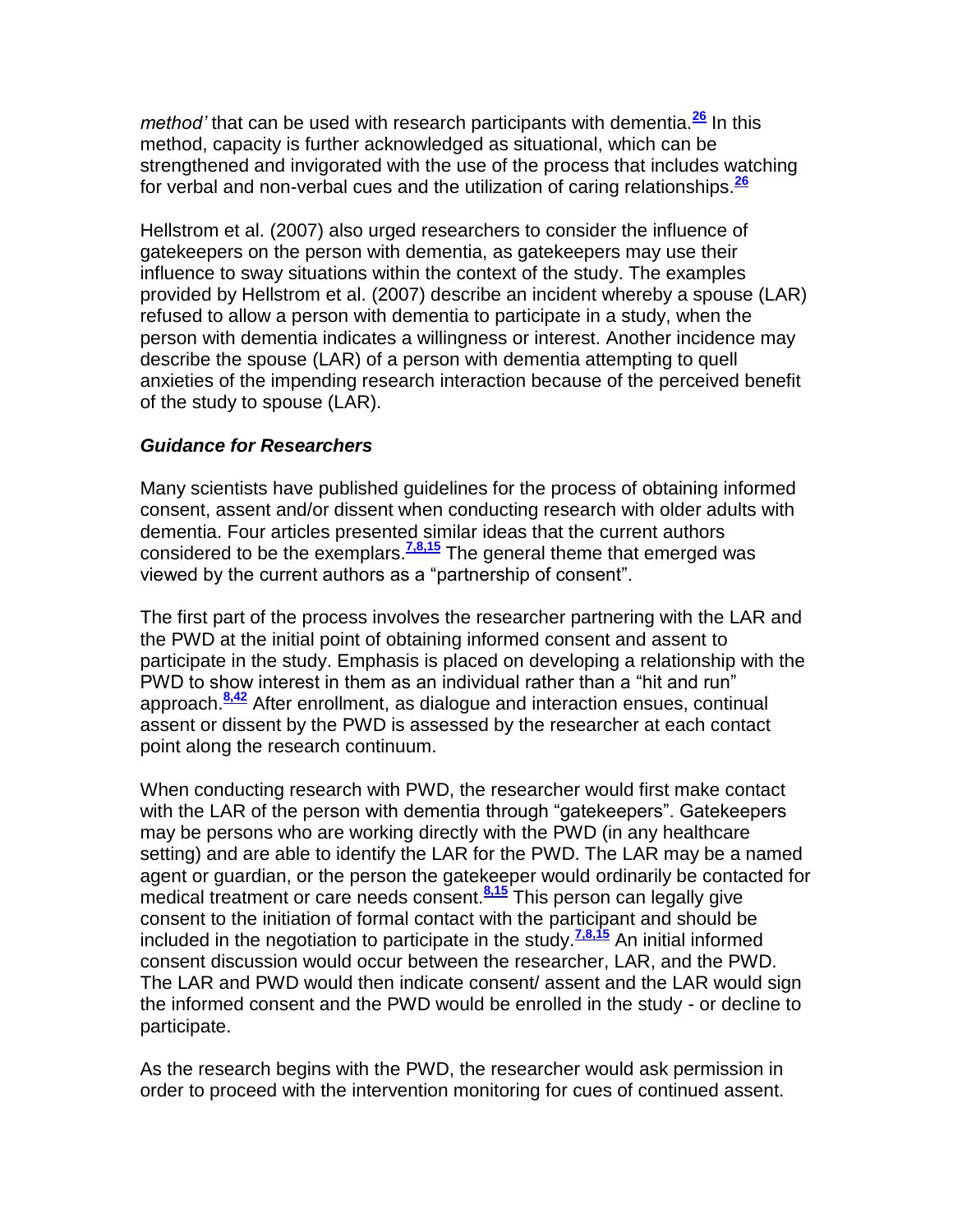The researcher should interpret verbalizations or distressed behaviors (e. g. shrieking, agitation, repetitive verbalizations) and/ or non-verbal behavior (e. g. facial grimacing, hand-wringing, rocking movements) as a lack of adequate assent.**[8,15](http://snrs.org/publications/SOJNR_articles2/n)**

If the PWD says "yes", the intervention would occur. If the PWD says "no", then the researcher could spend time with the PWD in an attempt to create a more conducive environment and check with the gatekeeper (and LAR, if necessary) to see if this is a difficult day for the PWD, or identify any other factors that may contribute to the negative assent. A second approach could be attempted after resolution of any underlying issues, or on another day. If the PWD declines assent a second time, they would be excluded from the study.**[8,15](http://snrs.org/publications/SOJNR_articles2/n)** Repeated attempts to obtain assent are not recommended, and dialogue between the researcher and LAR should continue to best protect the PWD.**[15,16](http://snrs.org/publications/SOJNR_articles2/n)**

These guidelines are considered a partnership of consent and are diagrammed as an algorithm. Dependent on the design of the research study, this process may occur more than one time, but the algorithm poses only one cycle. Using the algorithm, a researcher would be able to clearly and easily indicate the human protection in place to the IRB for use in a research study.

#### *Conclusions*

At this point in our nation's history, we have been unable to agree on clear guidelines for the process of informed consent with PWD, though work is currently in progress towards this goal. Presently, the majority of responsibility falls on the individual researchers, states and IRBs. This review provides a basic outline for considerations researchers need to be aware of when obtaining consent for research with this population. The lack of consistency for the consent process shifts responsibility to researchers to know the appropriate individual IRB guidelines, and to work closely with IRBs to create clear protocols to protect human subjects. Researchers are called to be aware that PWD are individuals, and have value to offer to the research arena. Respect for persons and beneficence can be achieved through promoting autonomy in the consent and assent process, and inclusion promotes justice. Each of these ethical principles and a partnership of consent approach promote thoughtful and respectful consideration for the person behind the cognitive impairment.

#### **Acknowledgement**

This article was supported by the generous funding of the John A. Hartford Foundation Building Academic Geriatric Nursing Capacity (BAGNC) Scholar program. The authors would also like to thank Dr. Elaine Amella at the Medical University of South Carolina College of Nursing for her support and encouragement.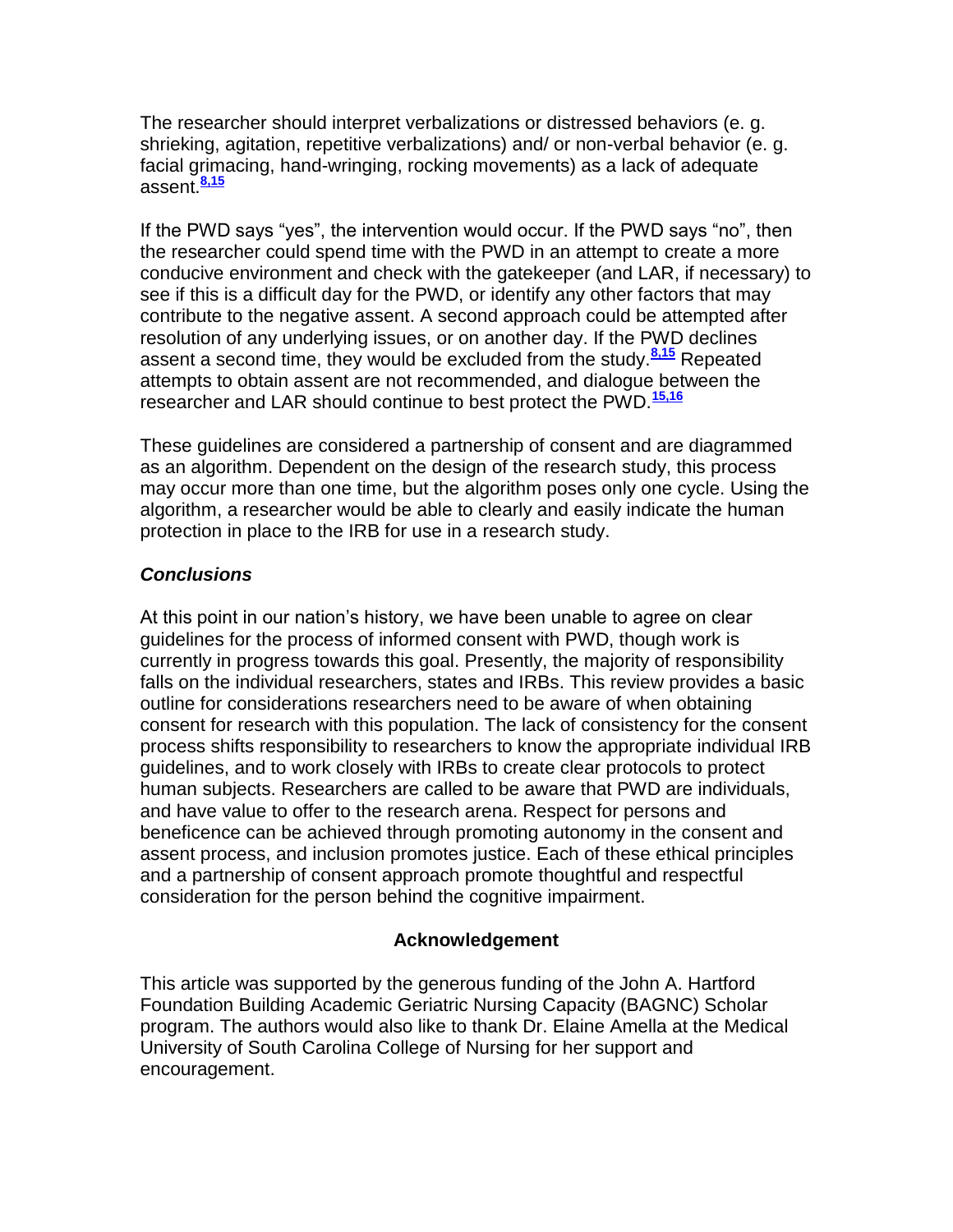#### **References**

- 1. United States Department of Health and Human Services. (2009). *Office for Human Research Protections (OHRP): OHRP Informed Consent Frequently Asked Questions*, Retrieved: [http://www.hhs.gov/ohrp/informconsfaq.html#q21.](http://www.hhs.gov/ohrp/informconsfaq.html#q21)
- 2. Alzheimer's Association. (2009), 2009 Facts and Figures.
- 3. Alzheimer's Disease International. (2009), World Alzheimer's Report: Executive Summary, M. Prince and J. Jackson, Editors.
- 4. Black, B., Brandt, J., Rabins, P., et al. (2008). Predictors of providing informed consent or assent for research participation in assisted living residents*. American Journal of Psychiatry*, 16(1): pp. 83-91.
- 5. Alzheimer's Association National Board of Directors. (1997). *Ethical issues in dementia research (with special emphasis on "informed consent"*, Retrieved:

[http://www.alz.org/national/documents/statements\\_ethicalissues.pdf.](http://www.alz.org/national/documents/statements_ethicalissues.pdf)

- 6. Hougham, G.W. (2005). Waste not, want not: Cognitive impairment should not preclude research participation*. American Journal of Bioethics*, 5(1): pp. 36-37.
- 7. Grout, G. (2004). Using negotiated consent in research and practice*. Nursing Older People*, 16(4): pp. 18-20.
- 8. Hellstrom, I., Nolan, M., Nordenfelt, L., et al. (2007). Ethical and methodological issues in interviewing persons with dementia*. Nursing Ethics*, 14(5): pp. 608-619.
- 9. Department of Health and Human Services. (2005). *Code of Federal Regulations. Title 45, Public welfare, Department of Health and Human Services: Part 46, protection of human subjects*, Retrieved: [http://www.hhs.gov/ohrp/humansubjects/guidance/45cfr46.htm.](http://www.hhs.gov/ohrp/humansubjects/guidance/45cfr46.htm)
- 10.Sherratt, C., Soteriou, T., and Evans, S. (2007). Ethical issues in social research involving people with dementia*. Dementia (14713012)*, 6(4): pp. 463-479.
- 11.Silverman, H., Luce, J., & Schwartz, J. (2004). Protecting subjects with decisional impairment in research: The need for a multifaceted approach*. American Journal of Respiratory Critical Care Medicine*, 169: pp. 10-14.
- 12.Wendler, D.P., K. (2001). Core safeguards for clinical research with adults who are unable to consent*. Annals of Internal Medicine*, 135(7): pp. 514- 523.
- 13.Kim, S., Kim, H., Langa, K., Karlawish, D., Knopman, D., & Appelbaum, P. (2009). Surrogate consent for dementia research*. Neurology*, 72: pp. 419- 155.
- 14.The National Commission for the Protection of Human Subjects of Biomedical and Behavioral Research. (1979). *The Belmont Report: Ethical Principles and Guidelines for the protection of human subjects of research*, Retrieved:

[http://www.hhs.gov/ohrp/humansubjects/guidance/belmont.htm.](http://www.hhs.gov/ohrp/humansubjects/guidance/belmont.htm)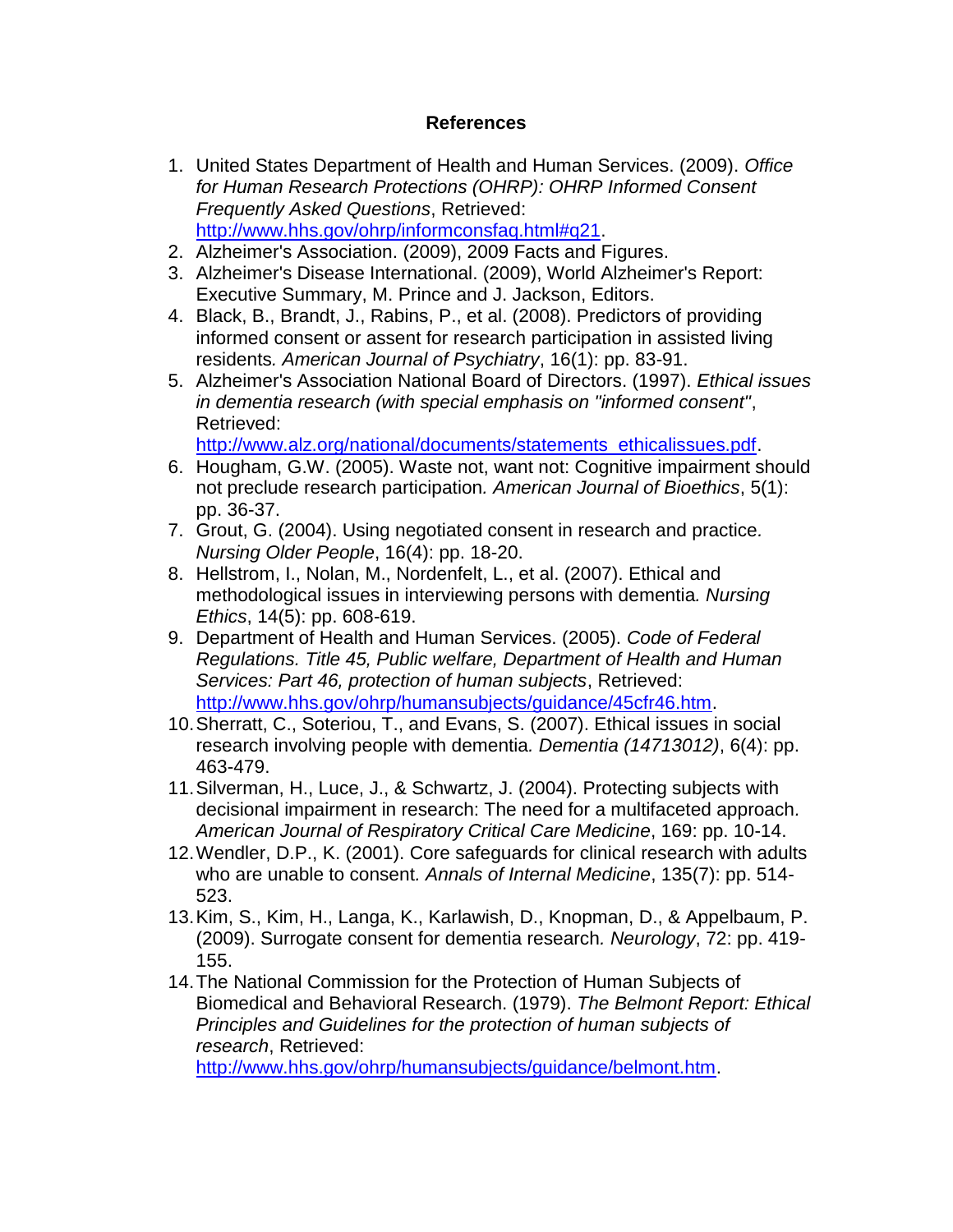- 15.Slaughter, S., Cole, D., Jennings, E., et al. (2007). Consent and assent to participate in research from people with dementia*. Nursing Ethics*, 14(1): pp. 27-40.
- 16.Beattie, E. (2009). Research participation of individuals with dementia: Decisional capacity, informed consent, and considerations for nurse investigators*. Research in Gerontological Nursing*, 2(2): pp. 94-102.
- 17.Warner, J., McCarney, R., Griffin, M., et al. (2008). Participation in dementia research: Rates and correlates of capacity to give informed consent*. Journal of Medical Ethics*, 34: pp. 167-170.
- 18.Dewing, J. (2007). Participatory research: a method for process consent with persons who have dementia*. Dementia (14713012)*, 6(1): pp. 11-25.
- 19.Black, B., Kass, N., Fogarty, L., et al. (2007). Informed consent for dementia research: The study enrollment encounter*.IRB: Ethics & Human Research*, 29(4): pp. 7-14.
- 20.University of Illinois Chicago. (2009). *Approval Criteria: Decisionally Impaired and Cognitively Impaired Subjects*, Retrieved: [http://tigger.uic.edu/depts/ovcr/research/protocolreview/irb/policies/0854.p](http://tigger.uic.edu/depts/ovcr/research/protocolreview/irb/policies/0854.pdf) [df.](http://tigger.uic.edu/depts/ovcr/research/protocolreview/irb/policies/0854.pdf)
- 21.Kim, S., Appelbaum, P., Jeste, D., & Olin, J. (2004). Proxy and surrogate consent in geriatric neuropsychiatric research: Update and recommendations*. American Journal of Psychiatry*, 161(5): pp. 797-806.
- 22.Dresser, R. (2003). At law. Research oversight and adults with cognitive impairment*. Hastings Center Report*, 33(6): pp. 9-10.
- 23.Strauss, D. and Flynn, L. (2008). *Secretary's Advisory Committee on Human Research Protections (SACHRP) - Report of Subcommittee on the Inclusion of Individuals with Impaired Decision-Making in Research (SIIIDR) - SACHRP March 3-4, 2009 Meeting Presentations* Retrieved: [http://www.hhs.gov/ohrp/sachrp/mtgings/mtg07-](http://www.hhs.gov/ohrp/sachrp/mtgings/mtg07-08/present/SIIIDR2008JULY15.html) [08/present/SIIIDR2008JULY15.html.](http://www.hhs.gov/ohrp/sachrp/mtgings/mtg07-08/present/SIIIDR2008JULY15.html)
- 24.Oregon Health & Sciences University Office of Research Integrity. (n. d.). *Guidance on human subjects research with decisionally impaired adults*, Retrieved:

[http://www.ohsu.edu/xd/about/services/integrity/policies/upload/di.pdf.](http://www.ohsu.edu/xd/about/services/integrity/policies/upload/di.pdf)

- 25.United States Department of Health and Human Services. (2008). *Office for Human Research Protections (OHRP): OHRP Informed Consent Frequently Asked Questions*, Retrieved: [http://www.hhs.gov/ohrp/informconsfaq.html#q20.](http://www.hhs.gov/ohrp/informconsfaq.html#q20)
- 26.Dewing, J. (2007). Participatory research: A method for process consent with persons who have dementia*. Dementia*, 6(1): pp. 11-15.
- 27.Black, B., Brandt, J., Rabins, P., et al. (2008). Predictors of providing informed consent or assent for research participation in assisted living residents*. American Journal of Geriatric Psychiatry*, 16(1): pp. 83-91.
- 28.Karlawish, J., Casarett, D., and James, B. (2002). Alzheimer's disease patients' and caregivers capacity, competency, and reasons to enroll in an early-phase Alzheimer's disease clinical trial*. Journal of the American Geriatrics Society*, 50: pp. 2019-2024.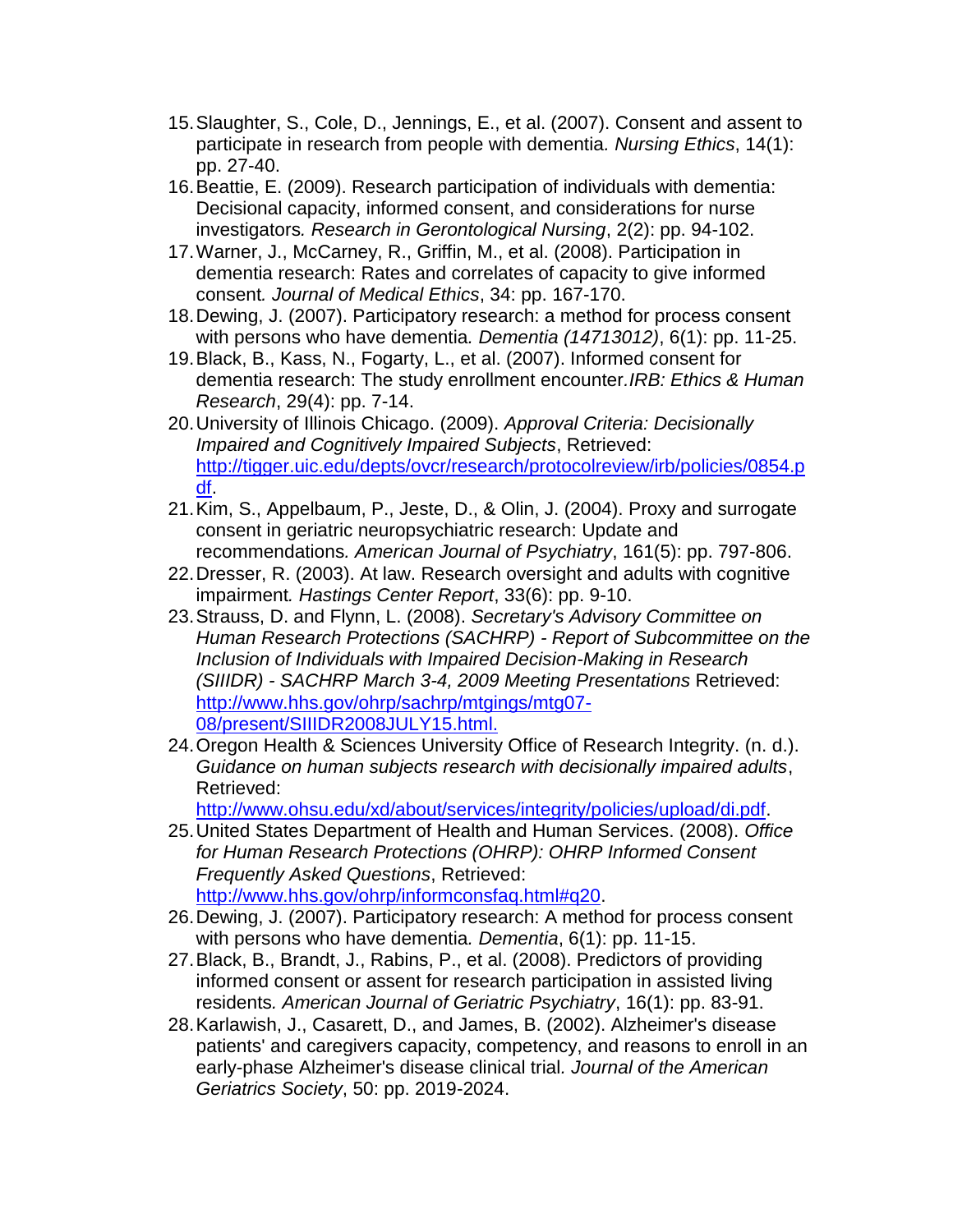- 29.Yale Institutional Review Board. (2005). *Sample Policy for the Participation of Decisionally Impaired Individuals in Research*, Retrieved: [http://info.med.yale.edu/hic/irb/policies/decisionally\\_impaired.html.](http://info.med.yale.edu/hic/irb/policies/decisionally_impaired.html)
- 30.Oregon Health & Sciences University Office of Research Integrity. (2007). *Guidance on human subjects research with decisionally impaired adults*, Retrieved:

[http://www.ohsu.edu/xd/about/services/integrity/policies/upload/di.pdf.](http://www.ohsu.edu/xd/about/services/integrity/policies/upload/di.pdf)

- 31.Johns Hopkins Bloomberg School of Public Health. (2005). *Human Research Protection Program Policies and Procedures: Decisionally impaired subjects*, Retrieved: [www.jhsph.edu/chr/PolicyGuidelines/pandp\\_archived/RIV-2.pdf.](http://www.jhsph.edu/chr/PolicyGuidelines/pandp_archived/RIV-2.pdf)
- 32.Black, B., Kaas, N., Fogarty, L., et al. (2007). Informed consent for dementia research: The study enrollment encounter*.IRB: Ethics & Human Research*, 29(4): pp. 7-14.
- 33.Warner, J., & Nomani, E. (2008). Giving consent in dementia research*. The Lancet*, 372: pp. 183-185.
- 34.Lorentzon, M. and Bryan, K. (2007). Respect for the person with dementia: fostering greater user involvement in service planning*. Quality in Aging - Policy, Practice, and Research*, 8(1): pp. 23-29.
- 35.University Hospitals Case Medical Center. (n. d.). *IRB Policies and procedures*, Retrieved:

[http://www.uhhospitals.org/Portals/6/docs/research/irb/forms/May\\_07/.](http://www.uhhospitals.org/Portals/6/docs/research/irb/forms/May_07/)

- 36.Woods, B. and Pratt, R. (2005). Awareness in dementia: Ethical and legal issues in relation to people with dementia*. Aging & Mental Health*, 9(5): pp. 423-429.
- 37.Tri-Council Policy Statement: Ethical Conduct for Research Involving Humans. *Section 5 - Inclusion in Research - Research Involving Those Who Are Incompetent to Consent for Themselves*, Retrieved: [http://www.pre.ethics.gc.ca/eng/policy-politique/tcps-eptc/section5](http://www.pre.ethics.gc.ca/eng/policy-politique/tcps-eptc/section5-chapitre5/#5C) [chapitre5/#5C.](http://www.pre.ethics.gc.ca/eng/policy-politique/tcps-eptc/section5-chapitre5/#5C)
- 38.National Health and Medical Research Council, Australian Research Council, and Australian Vice-Chancellors' Committee. (2007). *National Statement on Ethical Conduct in Human Research*, Retrieved: [http://www.nhmrc.gov.au/\\_files\\_nhmrc/file/publications/synopses/e72](http://www.nhmrc.gov.au/_files_nhmrc/file/publications/synopses/e72-jul09.pdf) [jul09.pdf.](http://www.nhmrc.gov.au/_files_nhmrc/file/publications/synopses/e72-jul09.pdf)
- 39.Scottish Parliament. (2000). *Adults with Incapacity (Scotland) Act 2000*, Retrieved:

[http://www.opsi.gov.uk/legislation/scotland/acts2000/pdf/asp\\_20000004\\_e](http://www.opsi.gov.uk/legislation/scotland/acts2000/pdf/asp_20000004_en.pdf) [n.pdf.](http://www.opsi.gov.uk/legislation/scotland/acts2000/pdf/asp_20000004_en.pdf)

- 40.Office of the Public Sector Information. (2005). *Mental Capacity Act 2005 - Chapter 5*, Retrieved: [http://www.opsi.gov.uk/acts/acts2005/ukpga\\_20050009\\_en\\_1#Legislation-](http://www.opsi.gov.uk/acts/acts2005/ukpga_20050009_en_1#Legislation-Preamble)[Preamble.](http://www.opsi.gov.uk/acts/acts2005/ukpga_20050009_en_1#Legislation-Preamble)
- 41.Sugarman, J., Roter, D., Cain, C., et al. (2007). Proxies and consent discussions for dementia research*. Journal of the American Geriatrics Society*, 55(4): pp. 556-561.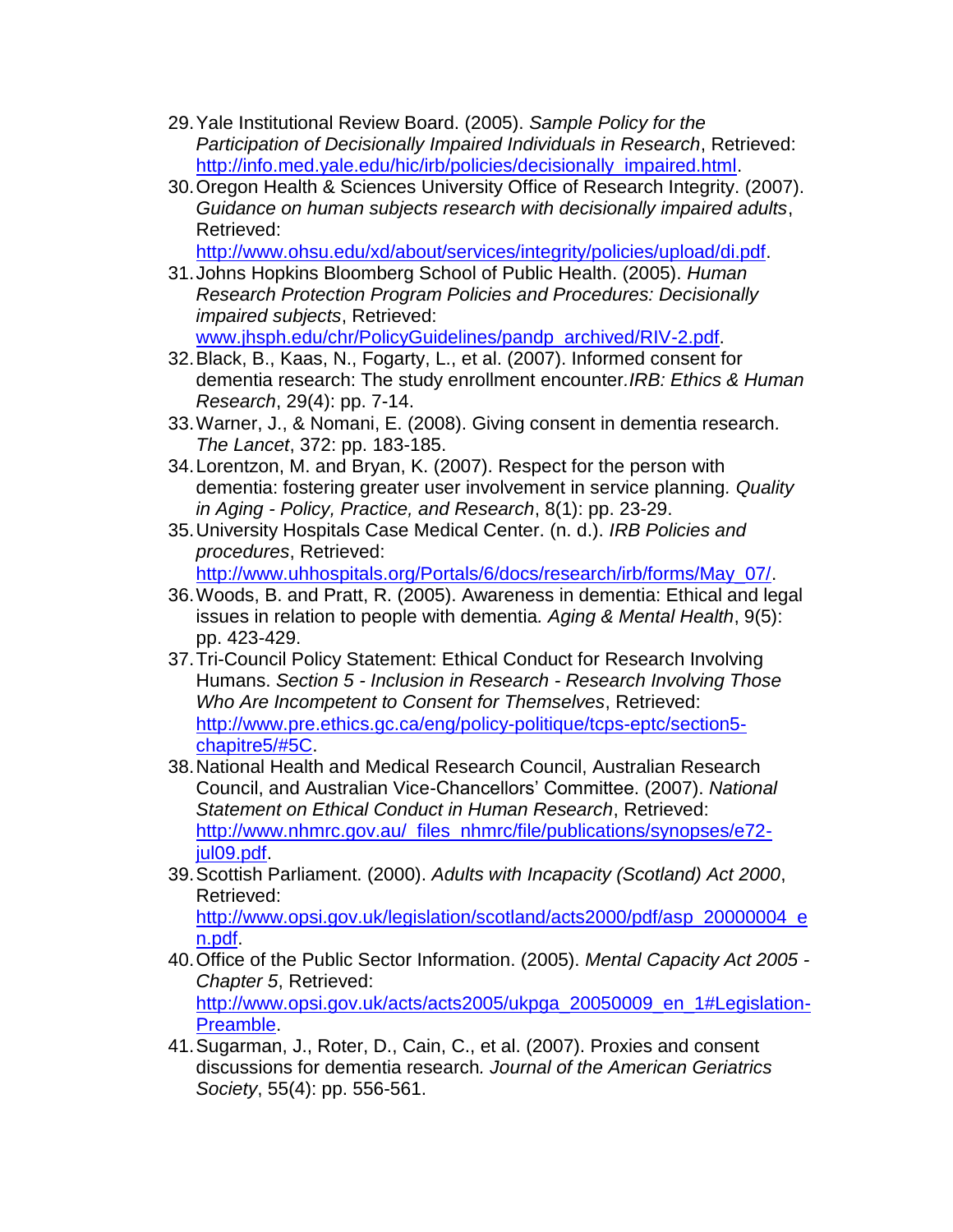42.Clarke, C. and Keady, J. (2002). *Getting down to brass tacks: Discussion of data collection with people with dementia*. The perspectives of people with dementia: Research methods and motivations, ed. E. Wilkinson. London: Jessica Kingsley.

#### **Table 1**

## **International Agency Guidelines related to defining competency and consent process**

| Canada<br><b>Tri-Council Policy Statement:</b><br><b>Ethical Conduct for Research</b> | Tri-Council is composed of the Canadian<br>Institutes of Health Research (CIHR), the<br>Natural Sciences and Engineering<br>Research Council of Canada (NSERC), and<br>the Social Sciences and Humanities<br>Research Council of Canada (SSHRC).                                        |
|---------------------------------------------------------------------------------------|-----------------------------------------------------------------------------------------------------------------------------------------------------------------------------------------------------------------------------------------------------------------------------------------|
| <b>Involving Humans</b> <sup>37</sup>                                                 | This document stipulates that regardless of<br>whether or not a person is incompetent to<br>consent for themselves, they should not be<br>excluded from research. These individuals<br>are still unique individuals and deserve the<br>same inclusiveness as competent<br>lindividuals. |
| Scotland                                                                              | Research must be approved by the Ethics<br>Committee composed of Scottish Ministers.<br>If guardianship is recognized by Scottish<br>law, this person may sign consent on half of                                                                                                       |
| <b>Adults with Incompetency</b><br>(Scotland) Act 2000 <sup>39</sup>                  | the incapacitated person.<br>"incapable" means incapable of— (a)<br>acting; or (b) making decisions; or (c)<br>communicating decisions; or (d)<br>understanding decisions; or (e) retaining the<br>memory of decisions.                                                                 |
| Australia                                                                             | Position statement created jointly by the<br>National Health and Medical Research<br>Council, the Australian Research Council,<br>and the Australian Vice-Chancellors'                                                                                                                  |
| <b>National Statement on Ethical</b><br>Conduct in Human Research <sup>38</sup>       | Committee.                                                                                                                                                                                                                                                                              |
|                                                                                       | Persons with cognitive impairment should<br>be included in research, when appropriate.<br>Consent should be sought from the person<br>with the cognitive impairment, and a<br>quardian if the person does not have the                                                                  |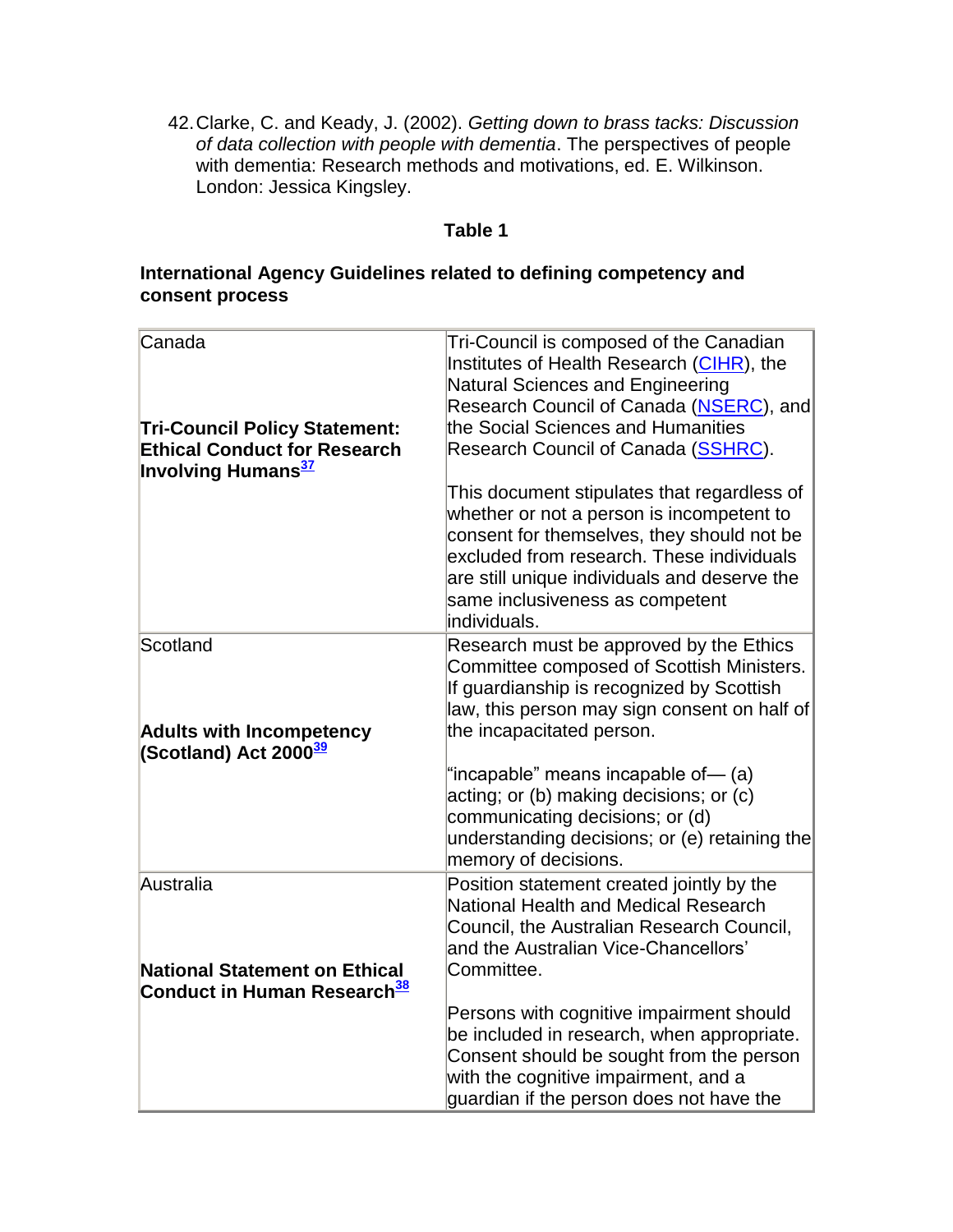|                                        | capacity to grant consent. Respect should<br>be given if the person with the cognitive<br>impairment is reluctant or refuses to<br>participate in the study.                                                                                                                                                                                                                |
|----------------------------------------|-----------------------------------------------------------------------------------------------------------------------------------------------------------------------------------------------------------------------------------------------------------------------------------------------------------------------------------------------------------------------------|
| <b>UK</b>                              | Guidelines available through the Office of<br>Public Sector Information.                                                                                                                                                                                                                                                                                                    |
| Mental Capacity Act 2005 <sup>40</sup> | A person is unable to make a decision for<br>himself if he is unable— (a) to understand<br>the information relevant to the decision, (b)<br>to retain that information, (c) to use or<br>weigh that information as part of the<br>process of making the decision, or (d) to<br>communicate his decision (whether by<br>talking, using sign language or any other<br>means). |

## **Table 2**

## **Comparison of IRB definitions**

| <b>IRB</b>                              | <b>Capacity</b>                   | <b>Decision-</b>                  | <b>Competence</b> | Cognitively |
|-----------------------------------------|-----------------------------------|-----------------------------------|-------------------|-------------|
|                                         |                                   | making                            |                   | impaired    |
| Oregon                                  | The IRB does                      | Limited decision-                 |                   |             |
| <b>Health and</b>                       | not prescribe                     | making capacity                   |                   |             |
| <b>Science</b>                          | standardized                      | or decisional                     |                   |             |
| University <sup>30p1</sup> measures for |                                   | impairment used                   |                   |             |
|                                         | Pls to use                        | to refer to adults                |                   |             |
|                                         | lwhen                             | who may have                      |                   |             |
|                                         | assessing a                       | one or more of                    |                   |             |
|                                         | prospective                       | four types of                     |                   |             |
|                                         | subject's                         | limitations as                    |                   |             |
|                                         | capacity.                         | defined by NBAC.                  |                   |             |
|                                         |                                   | However, such These include: 1.   |                   |             |
|                                         | persons may                       | Fluctuating                       |                   |             |
|                                         | be assessed                       | decisional                        |                   |             |
|                                         | based upon                        | impairment - e.g.                 |                   |             |
|                                         | their abilities to schizophrenia, |                                   |                   |             |
|                                         |                                   | understand and bipolar disorders, |                   |             |
|                                         | to express a                      | depressive                        |                   |             |
|                                         | reasoned                          | disorders, and                    |                   |             |
|                                         | choice                            | delirium; 2.                      |                   |             |
|                                         | concerning the: Progressive       |                                   |                   |             |
|                                         | -Nature of the                    | decisional                        |                   |             |
|                                         | research and                      | impairment - e.g.                 |                   |             |
|                                         |                                   | the information persons for whom  |                   |             |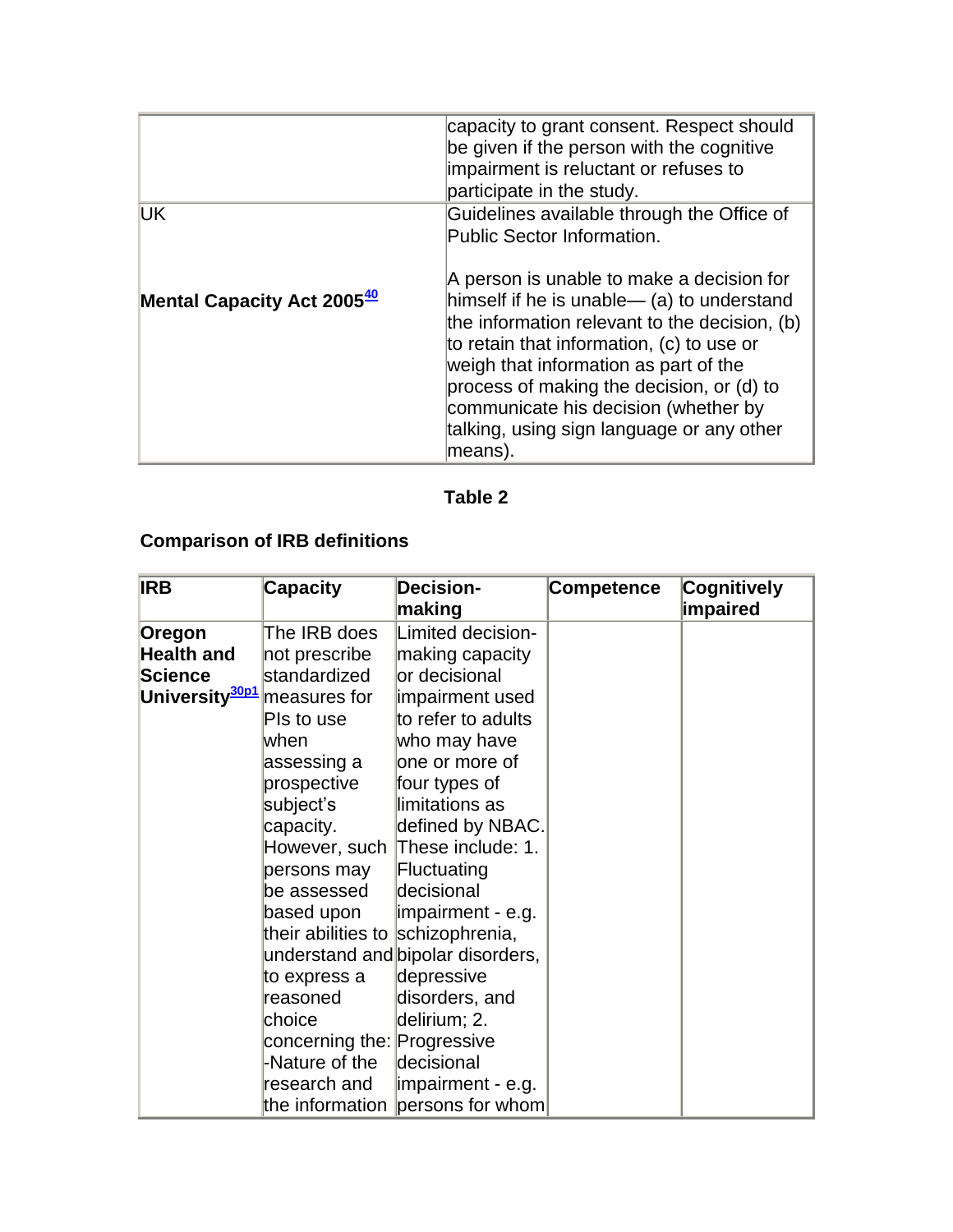| relevant to                       | decision-making                       |  |
|-----------------------------------|---------------------------------------|--|
| his/her                           | deficits can be                       |  |
| participation; -                  | predicted due to                      |  |
| Consequences the course of        |                                       |  |
| of participation their disease or |                                       |  |
|                                   | for the subject's the nature of their |  |
| own situation,                    | treatment.                            |  |
| especially                        | Although these                        |  |
|                                   | concerning the individuals may        |  |
| subject's health be decisionally  |                                       |  |
| condition; -                      | capable in the                        |  |
| Consequences early stages of      |                                       |  |
| of the                            | the disease                           |  |
| alternatives to                   | progression, such                     |  |
| participation; -                  | as in Alzheimer's                     |  |
| Potential risks                   | disease or other                      |  |
| involved in the                   | forms of                              |  |
| study; and -                      | dementia, they                        |  |
| Procedures to                     | have prospective                      |  |
| follow if he/she  incapacity; 3.  |                                       |  |
| experience                        | Limited decisional                    |  |
| discomfort or                     | impairment - e.g.                     |  |
| wishes to                         | persons with                          |  |
| withdraw. The                     | limited capacity                      |  |
| capacity to                       | but who are still                     |  |
| understand all                    | able to object or                     |  |
| of these                          | assent to                             |  |
| concepts may                      | research, as in                       |  |
| not be                            | the case of                           |  |
| necessary in                      | stroke, more                          |  |
| order to self-                    | advanced                              |  |
| consent to                        | Alzheimer's                           |  |
| participate in a                  | disease, or                           |  |
| particular                        | developmental                         |  |
| research                          | disability resulting                  |  |
| protocol.                         | in cognitive                          |  |
| However,                          | impairment; and                       |  |
| greater                           | 4. Complete                           |  |
| capacity will be decisional       |                                       |  |
| required for                      | impairment - e.g.                     |  |
| higher-risk                       | persons who                           |  |
| protocols, as                     | have lost the                         |  |
| determined by                     | ability to make                       |  |
| the IRB.                          | decisions that                        |  |
| Cognitive                         | involve significant                   |  |
| testing may be reflection, as in  |                                       |  |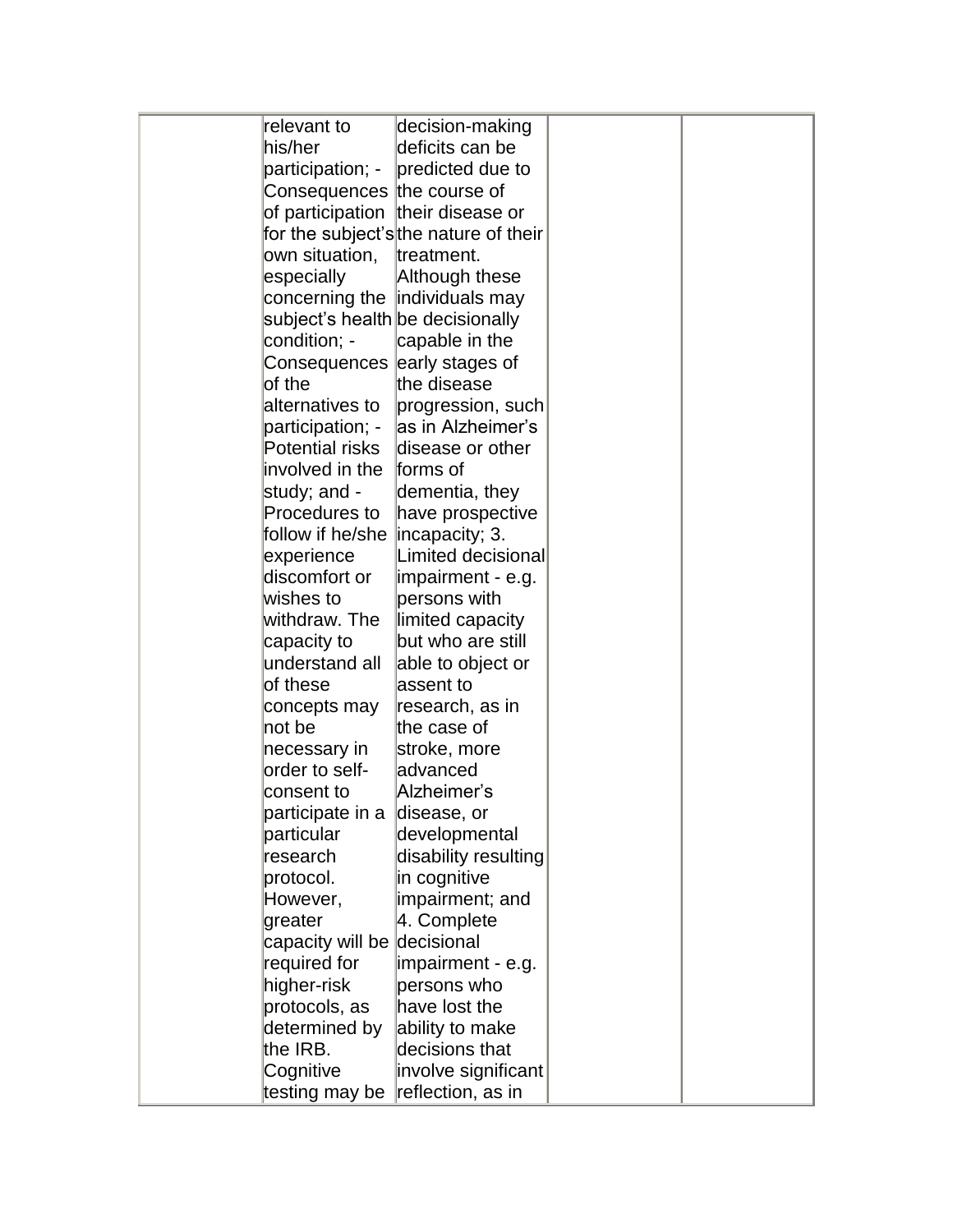|                           |                      | required by the the later stages of               |                                 |                  |
|---------------------------|----------------------|---------------------------------------------------|---------------------------------|------------------|
|                           | <b>IRB</b> to inform | Alzheimer's                                       |                                 |                  |
|                           | capacity             | disease or                                        |                                 |                  |
|                           | assessment,          | unconsciousness                                   |                                 |                  |
|                           | but will not         | due to trauma.                                    |                                 |                  |
|                           | always be            |                                                   |                                 |                  |
|                           | required.            |                                                   |                                 |                  |
| <b>University of</b>      |                      | Decisional                                        | Technically, a                  | Having either a  |
| <b>Illinois at</b>        |                      | Capacity: In                                      | legal term,                     | psychiatric      |
| Chicago <sup>20p1-2</sup> |                      | Illinois, "the ability used to denote             |                                 | disorder (e.g.,  |
|                           |                      | to understand                                     | capacity to act                 | psychosis,       |
|                           |                      | and appreciate                                    | on one's own                    | neurosis,        |
|                           |                      | the nature and                                    | behalf; the                     | personality or   |
|                           |                      | consequences of                                   | ability to                      | behavior         |
|                           |                      | a decision                                        | lunderstand                     | disorders), an   |
|                           |                      | regarding medical information                     |                                 | organic          |
|                           |                      | treatment or                                      | presented, to                   | impairment       |
|                           |                      | forgoing life-                                    | appreciate the                  | (e.g.,           |
|                           |                      | sustaining                                        | consequences                    | dementia) or a   |
|                           |                      | treatment and the of acting (or not developmental |                                 |                  |
|                           |                      | ability to reach                                  | acting) on that                 | disorder (e.g.,  |
|                           |                      | and communicate information,                      |                                 | mental           |
|                           |                      | an informed                                       | and to make a                   | retardation)     |
|                           |                      | decision in the                                   | choice. (See                    | that affects     |
|                           |                      | matter as                                         | lterms                          | cognitive or     |
|                           |                      | determined by                                     | Incompetence,                   | emotional        |
|                           |                      | the attending                                     | Incapacity)                     | functions to the |
|                           |                      | physician." (755                                  | Competence                      | extent that      |
|                           |                      | ILCS 40/10).                                      | may fluctuate                   | capacity for     |
|                           |                      |                                                   | as a function of judgment and   |                  |
|                           |                      |                                                   | the natural                     | reasoning is     |
|                           |                      |                                                   | course of a                     | significantly    |
|                           |                      |                                                   | mental illness,                 | diminished.      |
|                           |                      |                                                   | response to                     | Others,          |
|                           |                      |                                                   | treatment,                      | including        |
|                           |                      |                                                   | effects of                      | persons under    |
|                           |                      |                                                   | medication,                     | the influence of |
|                           |                      |                                                   | general                         | or dependent     |
|                           |                      |                                                   | physical health, on drugs or    |                  |
|                           |                      |                                                   | and other                       | alcohol, those   |
|                           |                      |                                                   | factors.                        | suffering from   |
|                           |                      |                                                   | Therefore,                      | degenerative     |
|                           |                      |                                                   | mental status                   | diseases         |
|                           |                      |                                                   | should be re-                   | affecting the    |
|                           |                      |                                                   | evaluated                       | brain,           |
|                           |                      |                                                   | periodically. As terminally ill |                  |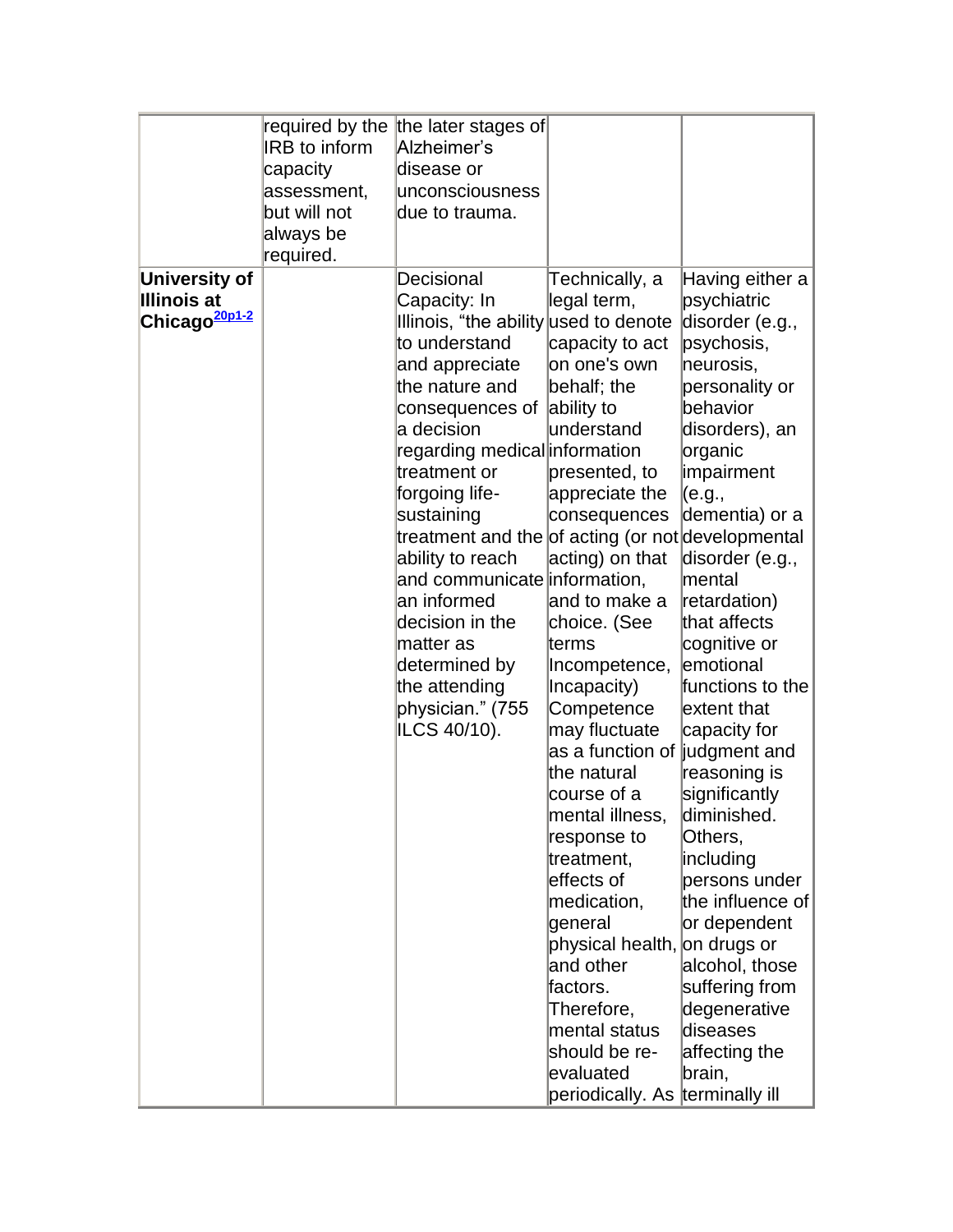|                                |                            |                                    | a designation<br>of legal status,<br>competence or<br>incompetence | patients, and<br>persons with<br>severely<br>disabling |
|--------------------------------|----------------------------|------------------------------------|--------------------------------------------------------------------|--------------------------------------------------------|
|                                |                            |                                    |                                                                    |                                                        |
|                                |                            |                                    | pertains to an                                                     | physical                                               |
|                                |                            |                                    | adjudication in                                                    | handicaps,                                             |
|                                |                            |                                    | court                                                              | may also be                                            |
|                                |                            |                                    | proceedings                                                        | compromised                                            |
|                                |                            |                                    | that a person's                                                    | in their ability to                                    |
|                                |                            |                                    | abilities are so                                                   | make decisions                                         |
|                                |                            |                                    | diminished that in their best                                      |                                                        |
|                                |                            |                                    | ∣his or her                                                        | linterests.                                            |
|                                |                            |                                    | decisions or                                                       | (Penslar RL,                                           |
|                                |                            |                                    | actions (e.g.,                                                     | Porter JP.                                             |
|                                |                            |                                    | writing a will)                                                    | Institutional                                          |
|                                |                            |                                    | should have no                                                     | <b>Review Board</b>                                    |
|                                |                            |                                    | legal effect.                                                      | Guidebook,                                             |
|                                |                            |                                    | Such                                                               | Chapter 6:                                             |
|                                |                            |                                    | adjudications<br>lare often                                        | Special<br>Classes of                                  |
|                                |                            |                                    | determined by                                                      | Subjects,                                              |
|                                |                            |                                    | inability to                                                       | OHRP, 1993).                                           |
|                                |                            |                                    | manage                                                             |                                                        |
|                                |                            |                                    | business or                                                        |                                                        |
|                                |                            |                                    | monetary                                                           |                                                        |
|                                |                            |                                    | affairs and do                                                     |                                                        |
|                                |                            |                                    | not necessarily                                                    |                                                        |
|                                |                            |                                    | reflect a                                                          |                                                        |
|                                |                            |                                    | person's ability                                                   |                                                        |
|                                |                            |                                    | to function in                                                     |                                                        |
|                                |                            |                                    | other                                                              |                                                        |
|                                |                            |                                    | situations.                                                        |                                                        |
|                                |                            |                                    | (Penslar RL,                                                       |                                                        |
|                                |                            |                                    | Porter JP.                                                         |                                                        |
|                                |                            |                                    | Institutional                                                      |                                                        |
|                                |                            |                                    | <b>Review Board</b>                                                |                                                        |
|                                |                            |                                    | Guidebook,                                                         |                                                        |
|                                |                            |                                    | Chapter 6:                                                         |                                                        |
|                                |                            |                                    | Special                                                            |                                                        |
|                                |                            |                                    | Classes of                                                         |                                                        |
|                                |                            |                                    | Subjects,                                                          |                                                        |
|                                |                            |                                    | OHRP, 1993).                                                       |                                                        |
| <b>Johns</b><br><b>Hopkins</b> | Incapacity:<br>Refers to a | Decision making<br>capacity: Often | Technically, a<br>legal term used psychiatric                      | Having a                                               |
| <b>Bloomberg</b>               | person's                   | defined in state                   | to denote                                                          | disorder (e.g.,                                        |
| <b>School of</b>               | mental status.             | statutes-                          | capacity to act                                                    | psychosis,                                             |
|                                |                            |                                    |                                                                    |                                                        |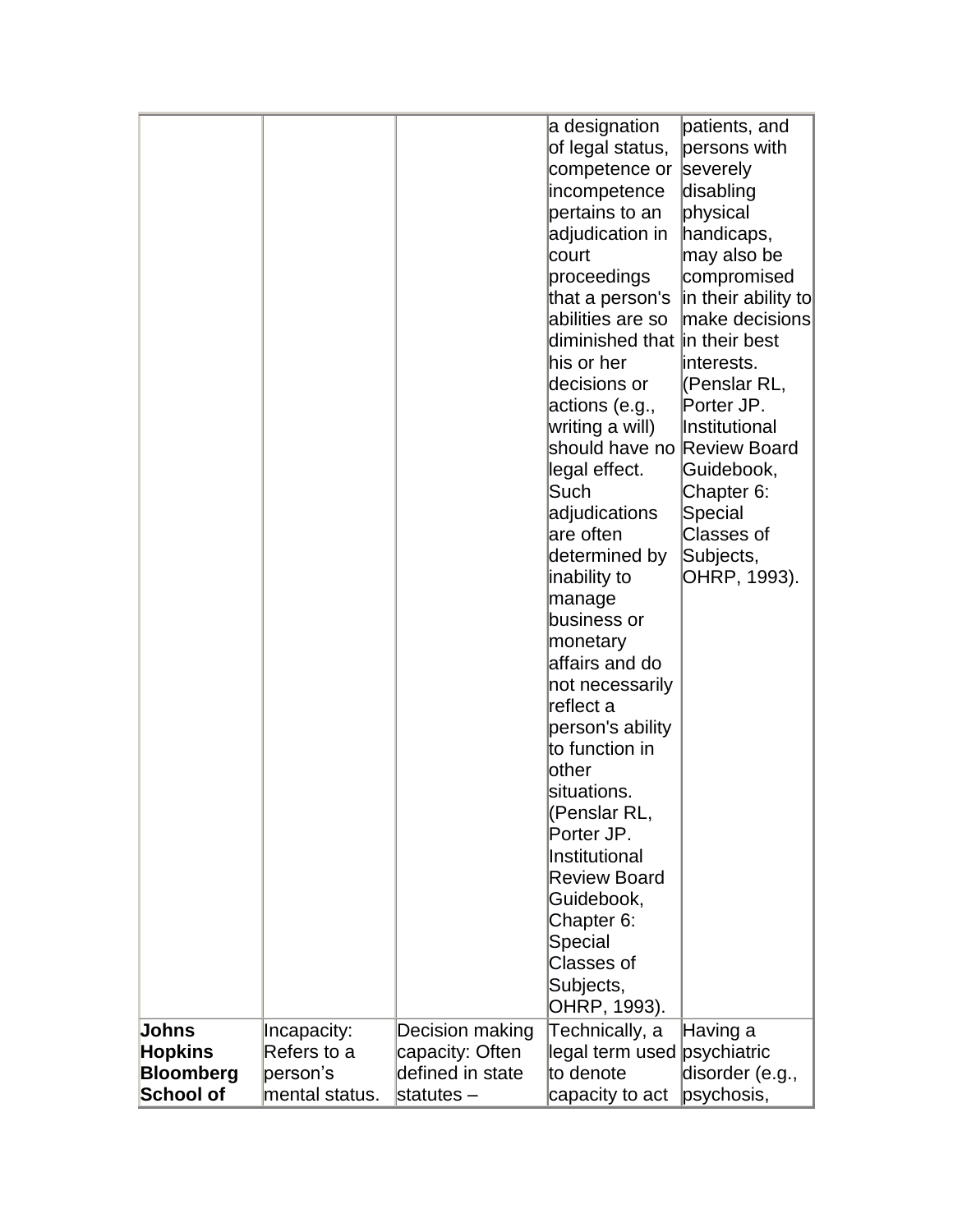| <b>Public</b>          | It is the inability generally    |                                | on one's own                                     | neurosis,                    |
|------------------------|----------------------------------|--------------------------------|--------------------------------------------------|------------------------------|
| Health <sup>31p3</sup> | to understand                    | lunderstood as                 | behalf; the                                      | personality or               |
|                        | information                      | the ability to                 | ability to                                       | behavior                     |
|                        | presented, to                    | understand the                 | understand                                       | disorders), an               |
|                        | appreciate the                   | choice(s)                      | information                                      | organic                      |
|                        | consequences                     | presented, to                  | presented, to                                    | impairment                   |
|                        | of acting (or not appreciate the |                                | appreciate the                                   | (e.g.,                       |
|                        | acting) on that                  | implications of                | consequences                                     | dementia), or a              |
|                        | information,                     | choosing one                   | of acting (or not developmental                  |                              |
|                        | and to make a                    | alternative rather             | acting) on that                                  | disorder (e.g.,              |
|                        | choice. Often                    | than another, and information, |                                                  | mental                       |
|                        | used as a                        | to make and                    | and to make a                                    | retardation)                 |
|                        | synonym for                      | communicate a                  | choice.                                          | that affects                 |
|                        | incompetence.                    | choice.                        | Competence                                       | cognitive or                 |
|                        |                                  |                                | may fluctuate                                    | emotional                    |
|                        |                                  |                                | as a function of functions to the<br>the natural | extent that                  |
|                        |                                  |                                | course of a                                      |                              |
|                        |                                  |                                | physical or                                      | capacity for<br>judgment and |
|                        |                                  |                                | mental illness,                                  | reasoning is                 |
|                        |                                  |                                | response to                                      | significantly                |
|                        |                                  |                                | treatment,                                       | diminished.                  |
|                        |                                  |                                | effects of                                       | Others,                      |
|                        |                                  |                                | medication,                                      | including                    |
|                        |                                  |                                | and general                                      | persons under                |
|                        |                                  |                                | physical                                         | the influence or             |
|                        |                                  |                                | condition.                                       | dependent on                 |
|                        |                                  |                                |                                                  | drugs or                     |
|                        |                                  |                                |                                                  | alcohol, those               |
|                        |                                  |                                |                                                  | suffering from               |
|                        |                                  |                                |                                                  | degenerative                 |
|                        |                                  |                                |                                                  | diseases                     |
|                        |                                  |                                |                                                  | affecting the                |
|                        |                                  |                                |                                                  | brain, seriously             |
|                        |                                  |                                |                                                  | or terminally ill            |
|                        |                                  |                                |                                                  | patients, and                |
|                        |                                  |                                |                                                  | persons with                 |
|                        |                                  |                                |                                                  | severely                     |
|                        |                                  |                                |                                                  | disabling                    |
|                        |                                  |                                |                                                  | physical                     |
|                        |                                  |                                |                                                  | handicaps,                   |
|                        |                                  |                                |                                                  | may also be                  |
|                        |                                  |                                |                                                  | compromised                  |
|                        |                                  |                                |                                                  | $ $ in their ability to $ $  |
|                        |                                  |                                |                                                  | make decisions               |
|                        |                                  |                                |                                                  | in their best                |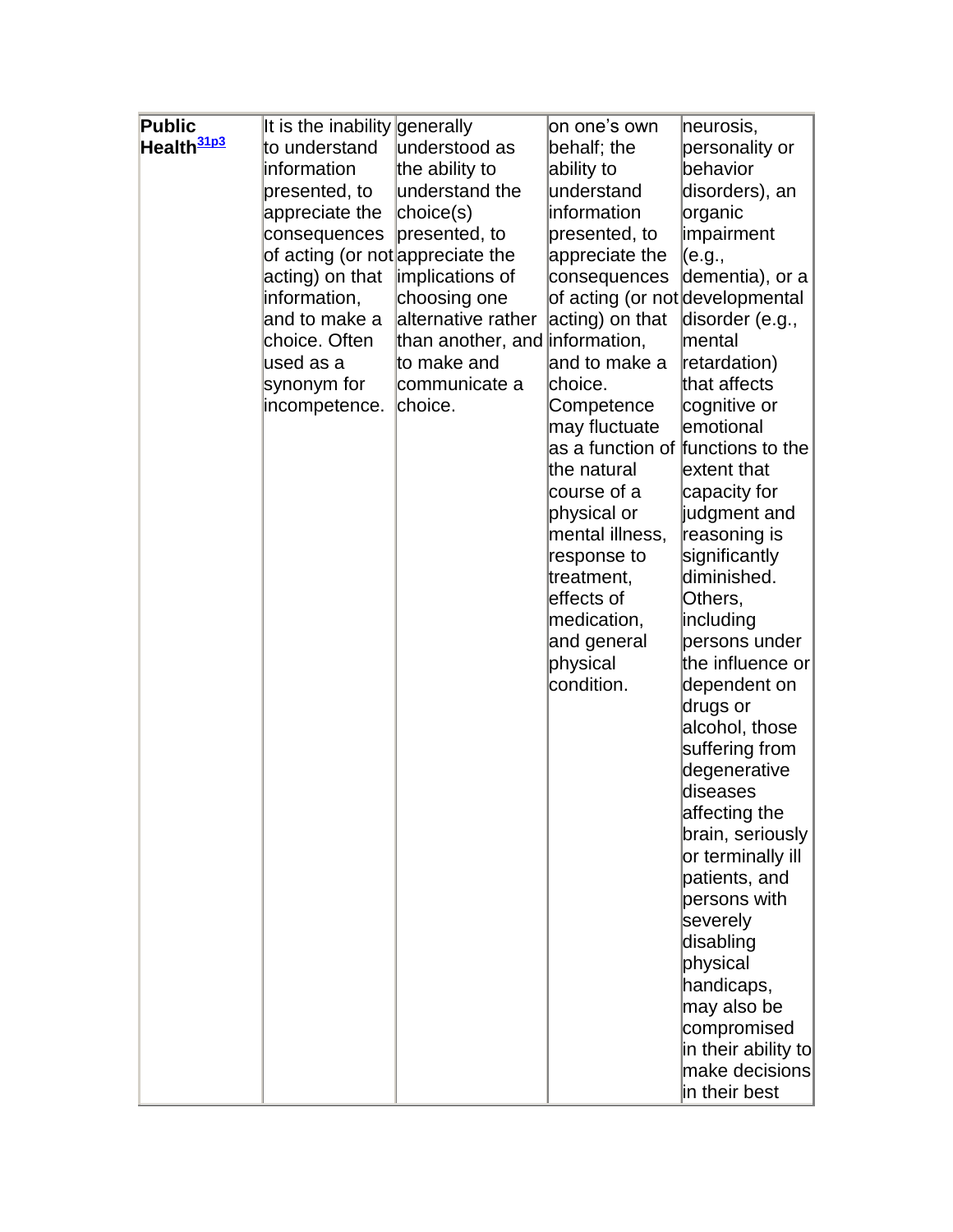|                      |                    | interests.        |
|----------------------|--------------------|-------------------|
| Yale                 | Independent        | Decisionally      |
| <b>Institutional</b> | assessment of      | impaired: An      |
| <b>Review</b>        | capacity to        | individual who    |
| Board <sup>29</sup>  | consent:           | has a             |
|                      | Assessment by      | compromised       |
|                      | an individual      | capacity to       |
|                      | who has no         | understand        |
|                      | interest or        | information and   |
|                      | affiliation to the | make a            |
|                      | study or to the    | reasoned          |
|                      | sponsors of the    | decision about    |
|                      | study. The         | participation in  |
|                      | method of          | research. Such    |
|                      | assessing          | incapacity may    |
|                      | capacity to        | be either         |
|                      | consent ranges     | temporary,        |
|                      | lfrom an           | permanent or      |
|                      | linformal          | may fluctuate.    |
|                      | investigator       | Decisionally      |
|                      | peer evaluation    | impaired          |
|                      | lto an             | individuals may   |
|                      | independent        | include women     |
|                      | health care        | in active labor,  |
|                      | professional       | individuals       |
|                      | utilizing formal   | under the         |
|                      | instruments of     | influence of      |
|                      | lassessment        | drugs or          |
|                      | (e.g. dementia     | alcohol,          |
|                      | rating scales).    | individuals       |
|                      |                    | under extreme     |
|                      |                    | emotional         |
|                      |                    | distress (i.e.,   |
|                      |                    | experiencing      |
|                      |                    | pain, hearing of  |
|                      |                    | a newly           |
|                      |                    | diagnosed life    |
|                      |                    | threatening or    |
|                      |                    | terminal illness  |
|                      |                    | for self or loved |
|                      |                    | one, being in     |
|                      |                    | lthe              |
|                      |                    | preoccupied       |
|                      |                    | condition of      |
|                      |                    | anticipating      |
|                      |                    | imminent major    |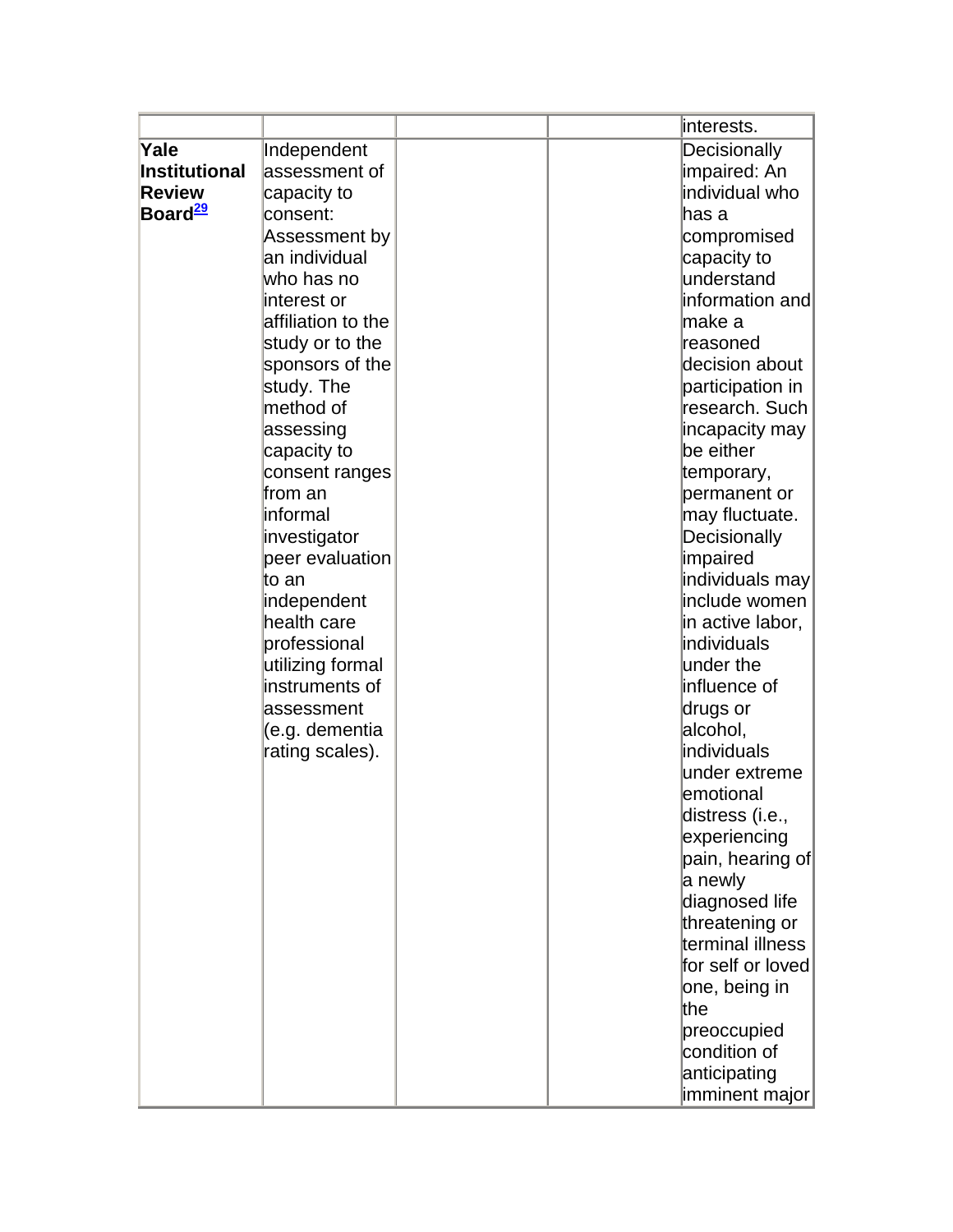|  |  | surgery) or              |
|--|--|--------------------------|
|  |  | individuals              |
|  |  | suffering from           |
|  |  | cognitive                |
|  |  | disorders.               |
|  |  |                          |
|  |  | Decisional               |
|  |  | impairment as            |
|  |  | defined                  |
|  |  | throughout this          |
|  |  | policy is distinct       |
|  |  | from legal               |
|  |  | incompetence.            |
|  |  | The latter               |
|  |  | refers to a              |
|  |  | designation of           |
|  |  | status that has          |
|  |  | been                     |
|  |  | adjudicated in           |
|  |  | a court                  |
|  |  |                          |
|  |  | proceeding.              |
|  |  | Usually it refers        |
|  |  | to an inability to       |
|  |  | manage one or            |
|  |  | more                     |
|  |  | significant              |
|  |  | areas of life            |
|  |  | such as                  |
|  |  | business or              |
|  |  | monetary                 |
|  |  | affairs. An              |
|  |  | individual may           |
|  |  | be decisionally          |
|  |  | ∣impaired yet            |
|  |  | legally                  |
|  |  | competent. An            |
|  |  | individual who           |
|  |  |                          |
|  |  | is legally               |
|  |  | designated as            |
|  |  | incompetent              |
|  |  | $ $ probably will be $ $ |
|  |  | decisionally             |
|  |  | impaired in              |
|  |  | terms of                 |
|  |  | consenting to            |
|  |  | research.                |